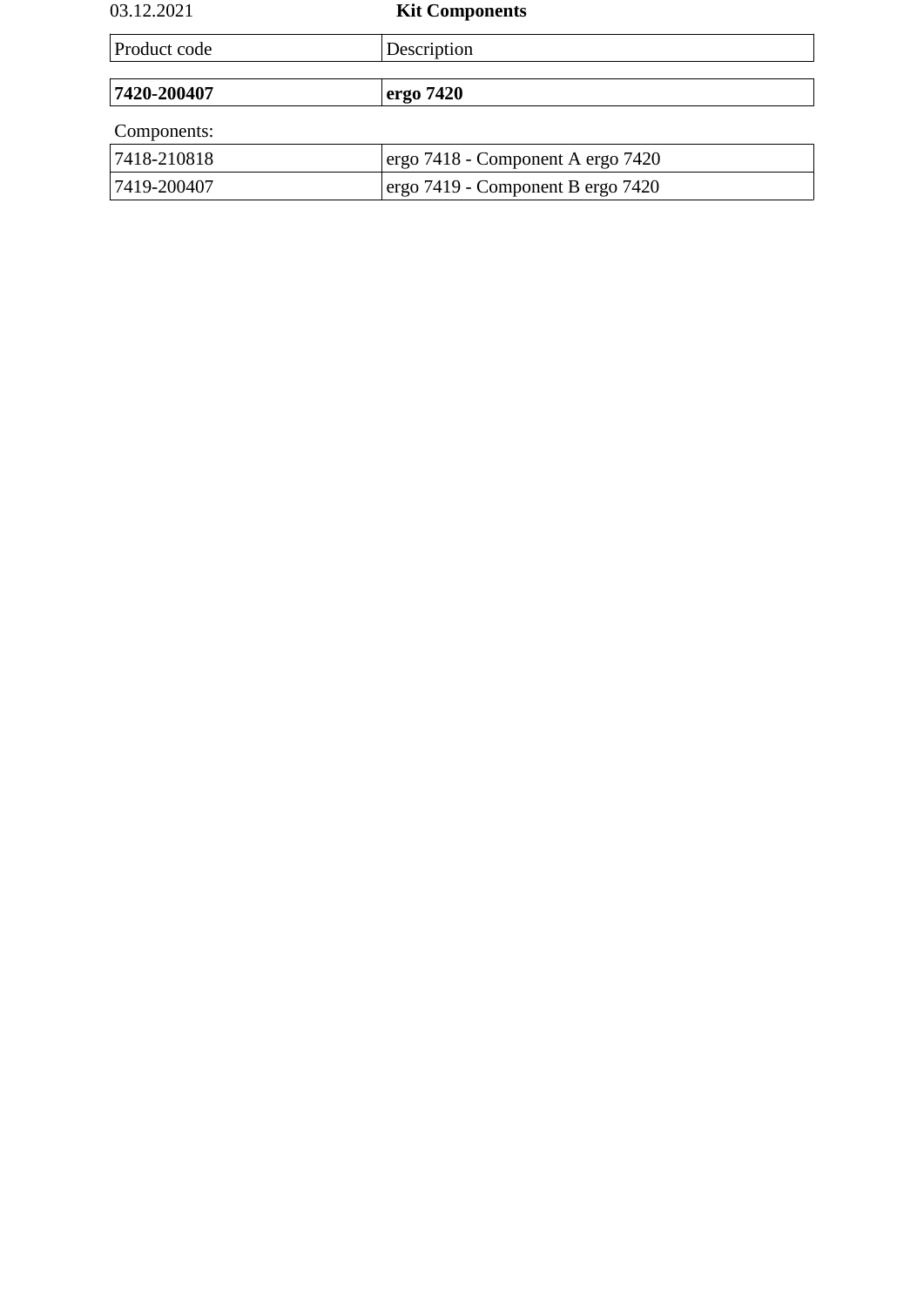

Page 1/10

# **Safety data sheet**

### **according to ChemO 2015 – SR 813.11**

Printing date 03.12.2021 Version number 5 Revision: 03.12.2021 **SECTION 1: Identification of the substance/mixture and of the company/undertaking** - **1.1 Product identifier** - **Trade name: ergo 7418 - Component A ergo 7420** - **1.2 Relevant identified uses of the substance or mixture and uses advised against** No further relevant information available. - **Application of the substance / the mixture** Epoxy resin adhesive Resin - **1.3 Details of the supplier of the safety data sheet** - **Manufacturer/Supplier:** Kisling AG Motorenstrasse 102 CH-8620 Wetzikon Tel: +41- 58-272 0 272 - **Only representative (REACH) and importer (CLP):** Kisling Deutschland GmbH Salzstraße 15 D-74676 Niedernhall Tel +49 8171 99982 30 - **Further information obtainable from:** Product safety department - **Department issuing MSDS:** ergo@kisling.com - **1.4 Emergency telephone number:** Tox Info Suisse: 145 / +41-44-2 51 51 51 +49-700-24 112 112 (KAR) +1 872 5888271 **SECTION 2: Hazards identification** 

# - **2.1 Classification of the substance or mixture** - **Classification according to Regulation (EC) No 1272/2008** Skin Irrit. 2 H315 Causes skin irritation. Eye Irrit. 2 H319 Causes serious eye irritation. Skin Sens. 1 H317 May cause an allergic skin reaction. Aquatic Chronic 2 H411 Toxic to aquatic life with long lasting effects. - **2.2 Label elements** - **Labelling according to Regulation (EC) No 1272/2008** The product is classified and labelled according to the CLP regulation. - **Hazard pictograms**  $\langle \cdot \rangle$ GHS<sub>07</sub> **designal** GHS<sub>09</sub>

- **Signal word** Warning

- **Hazard-determining components of labelling:** bis[4-(2,3-epoxypropoxy)phenyl]propane

- **Hazard statements**

H315 Causes skin irritation.

H319 Causes serious eye irritation.

H317 May cause an allergic skin reaction.

(Contd. on page 2)

CH-EN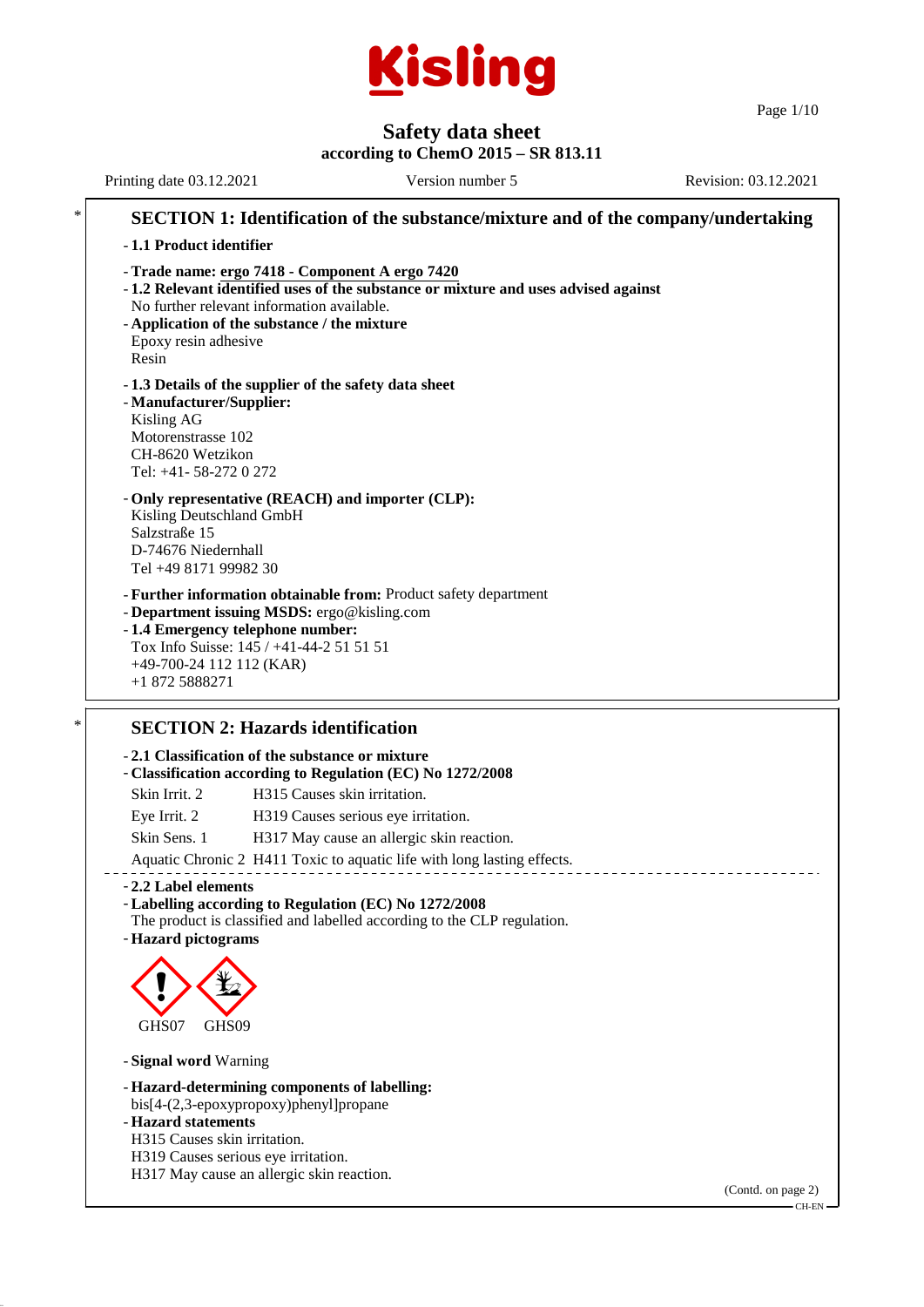Printing date 03.12.2021 Version number 5 Revision: 03.12.2021

# **Trade name: ergo 7418 - Component A ergo 7420**

|                                                   | (Contd. of page 1)                                                                                            |
|---------------------------------------------------|---------------------------------------------------------------------------------------------------------------|
|                                                   | H411 Toxic to aquatic life with long lasting effects.                                                         |
| - Precautionary statements                        |                                                                                                               |
| P <sub>261</sub>                                  | Avoid breathing vapours.                                                                                      |
| P <sub>280</sub>                                  | Wear protective gloves / eye protection.                                                                      |
| $P302 + P352$                                     | IF ON SKIN: Wash with plenty of water.                                                                        |
|                                                   | P305+P351+P338 IF IN EYES: Rinse cautiously with water for several minutes. Remove contact lenses, if         |
| P333+P313                                         | present and easy to do. Continue rinsing.<br>If skin irritation or rash occurs: Get medical advice/attention. |
| P337+P313                                         | If eye irritation persists: Get medical advice/attention.                                                     |
| - Additional information:                         |                                                                                                               |
|                                                   | EUH205 Contains epoxy constituents. May produce an allergic reaction.                                         |
|                                                   |                                                                                                               |
| - Hazard pictograms                               | - Labelling of packages where the contents do not exceed 125 ml                                               |
|                                                   |                                                                                                               |
|                                                   |                                                                                                               |
|                                                   |                                                                                                               |
|                                                   |                                                                                                               |
|                                                   |                                                                                                               |
| GHS07<br>GHS <sub>09</sub>                        |                                                                                                               |
|                                                   |                                                                                                               |
|                                                   |                                                                                                               |
| - Signal word Warning                             | - Hazard-determining components of labelling:<br>bis[4-(2,3-epoxypropoxy)phenyl]propane                       |
| - Hazard statements                               |                                                                                                               |
|                                                   | H317 May cause an allergic skin reaction.                                                                     |
| - Precautionary statements                        |                                                                                                               |
| P <sub>261</sub>                                  | Avoid breathing vapours.                                                                                      |
| P <sub>280</sub>                                  | Wear protective gloves / eye protection.                                                                      |
|                                                   | P302+P352 IF ON SKIN: Wash with plenty of water.                                                              |
|                                                   | P333+P313 If skin irritation or rash occurs: Get medical advice/attention.                                    |
|                                                   |                                                                                                               |
| -2.3 Other hazards                                | - Results of PBT and vPvB assessment                                                                          |
| - PBT: Not applicable.<br>- vPvB: Not applicable. |                                                                                                               |

# \* **SECTION 3: Composition/information on ingredients**

- **3.2 Mixtures**
- **Description:** Adhesive

#### - **Dangerous components:**

| <b>Danger</b> out components.                                                            |                                                                      |                      |
|------------------------------------------------------------------------------------------|----------------------------------------------------------------------|----------------------|
| $CAS: 1675-54-3$                                                                         | $\big[ \text{bis}[4-(2,3-\text{epoxypropoxy})\text{phenyl}]$ propane | $>$ 50 - $\leq$ 100% |
| EINECS: 216-823-5                                                                        | Aquatic Chronic 2, H411; Skin Irrit. 2, H315; Eye Irrit. 2,          |                      |
| Index number: $603-073-00-2$                                                             | H319; Skin Sens. 1, H317                                             |                      |
| Reg.nr.: 01-2119456619-26-xxxx                                                           |                                                                      |                      |
| Additional information: For the wording of the listed begard phrases refer to section 16 |                                                                      |                      |

- **Additional information:** For the wording of the listed hazard phrases refer to section 16.

## **SECTION 4: First aid measures**

## - **4.1 Description of first aid measures**

- **General information:** Remove any clothing soiled by the product.

#### - **After inhalation:**

Supply fresh air and to be sure call for a doctor.

In case of unconsciousness place patient stably in side position for transportation.

#### - **After skin contact:**

After contact with skin, wash immediately with plenty of soap and water.

If skin irritation continues, consult a doctor.

(Contd. on page 3)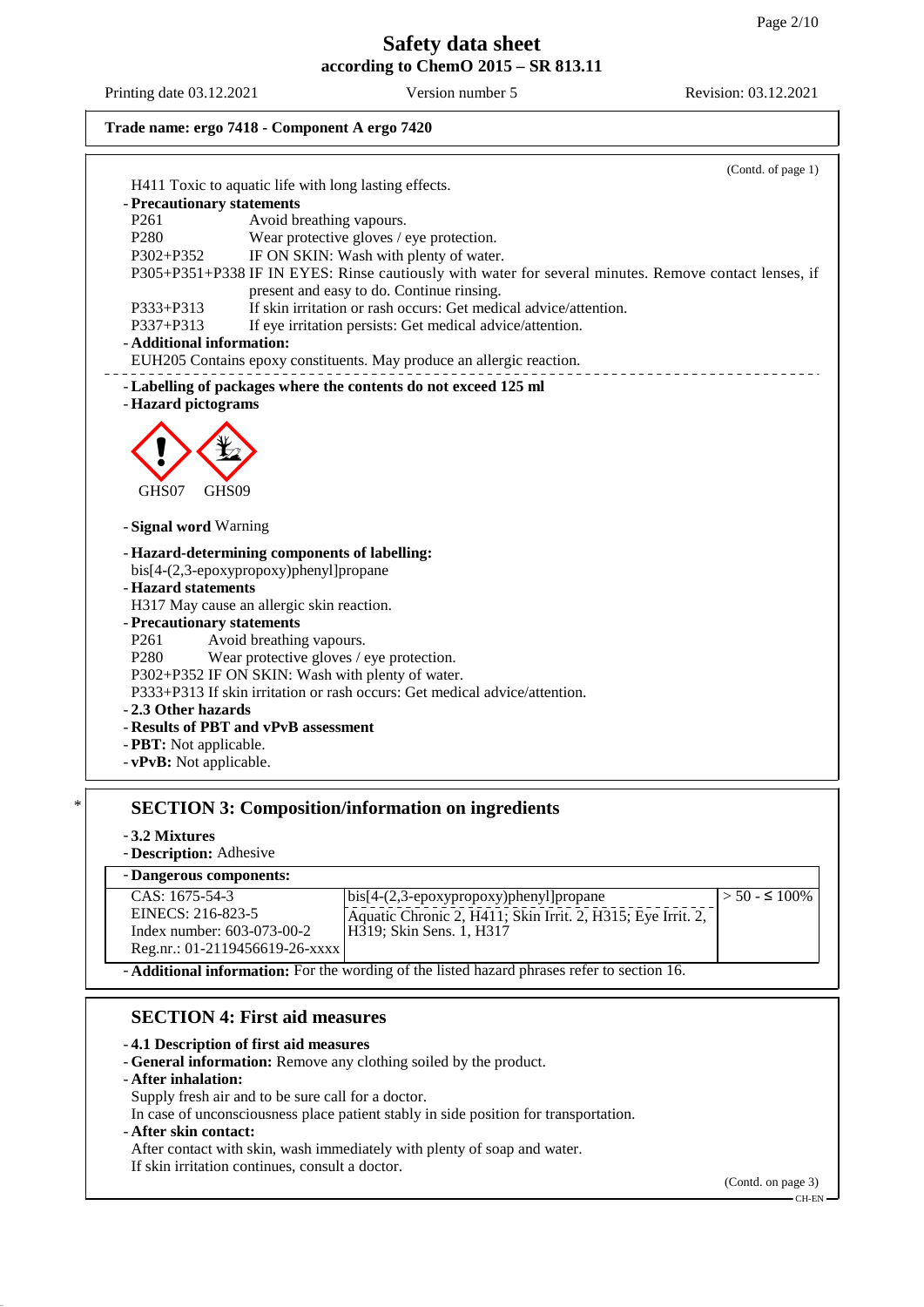### **Trade name: ergo 7418 - Component A ergo 7420**

|                                                                                                                                                                         | (Contd. of page 2) |
|-------------------------------------------------------------------------------------------------------------------------------------------------------------------------|--------------------|
| - After eye contact:<br>In case of contact with eyes, rinse immediately with plenty of water and seek medical advice.                                                   |                    |
| Rinse cautiously with water for several minutes.                                                                                                                        |                    |
| Remove contact lenses, if present and easy to do. Continue rinsing.                                                                                                     |                    |
| - After swallowing:                                                                                                                                                     |                    |
| Rinse out mouth and then drink plenty of water.                                                                                                                         |                    |
| If swallowed, do not induce vomiting: seek medical advice and show this container or label.<br>-4.2 Most important symptoms and effects, both acute and delayed         |                    |
| No further relevant information available.                                                                                                                              |                    |
| -4.3 Indication of any immediate medical attention and special treatment needed                                                                                         |                    |
| No further relevant information available.                                                                                                                              |                    |
|                                                                                                                                                                         |                    |
| <b>SECTION 5: Firefighting measures</b>                                                                                                                                 |                    |
| - 5.1 Extinguishing media                                                                                                                                               |                    |
| - Suitable extinguishing agents:                                                                                                                                        |                    |
| CO2, powder or water spray. Fight larger fires with water spray or alcohol resistant foam.<br>- For safety reasons unsuitable extinguishing agents: Water with full jet |                    |
| - 5.2 Special hazards arising from the substance or mixture                                                                                                             |                    |
| Formation of toxic gases is possible during heating or in case of fire.                                                                                                 |                    |
| -5.3 Advice for firefighters                                                                                                                                            |                    |
| - Protective equipment:                                                                                                                                                 |                    |
| Wear self-contained respiratory protective device.<br>Do not inhale explosion gases or combustion gases.                                                                |                    |
| - Additional information                                                                                                                                                |                    |
| Cool endangered receptacles with water spray.                                                                                                                           |                    |
| Dispose of fire debris and contaminated fire fighting water in accordance with official regulations.                                                                    |                    |
| <b>SECTION 6: Accidental release measures</b>                                                                                                                           |                    |
|                                                                                                                                                                         |                    |
| - 6.1 Personal precautions, protective equipment and emergency procedures                                                                                               |                    |
| Wear protective equipment. Keep unprotected persons away.<br>- 6.2 Environmental precautions:                                                                           |                    |
| Inform respective authorities in case of seepage into water course or sewage system.                                                                                    |                    |
| Do not allow product to reach sewage system or any water course.                                                                                                        |                    |
| - 6.3 Methods and material for containment and cleaning up:                                                                                                             |                    |
| Absorb with liquid-binding material (sand, diatomite, acid binders, universal binders, sawdust).                                                                        |                    |
| Dispose of the material collected according to regulations.<br>-6.4 Reference to other sections                                                                         |                    |
| See Section 7 for information on safe handling.                                                                                                                         |                    |

See Section 8 for information on personal protection equipment.

See Section 10 for information on "stability and reactivity".

See Section 13 for disposal information.

## **SECTION 7: Handling and storage**

- **7.1 Precautions for safe handling** No special precautions are necessary if used correctly.

- **Information about fire - and explosion protection:** No special measures required.

- **7.2 Conditions for safe storage, including any incompatibilities**

- **Storage:**

- **Requirements to be met by storerooms and receptacles:** Store only in the original receptacle.
- **Information about storage in one common storage facility:** Store away from foodstuffs.
- **Further information about storage conditions:** Keep receptacle tightly sealed.
- **Storage class (TRGS 510, Storage of hazardous substances in non-stationary containers):** 10-13

(Contd. on page 4)  $-$  CH-EN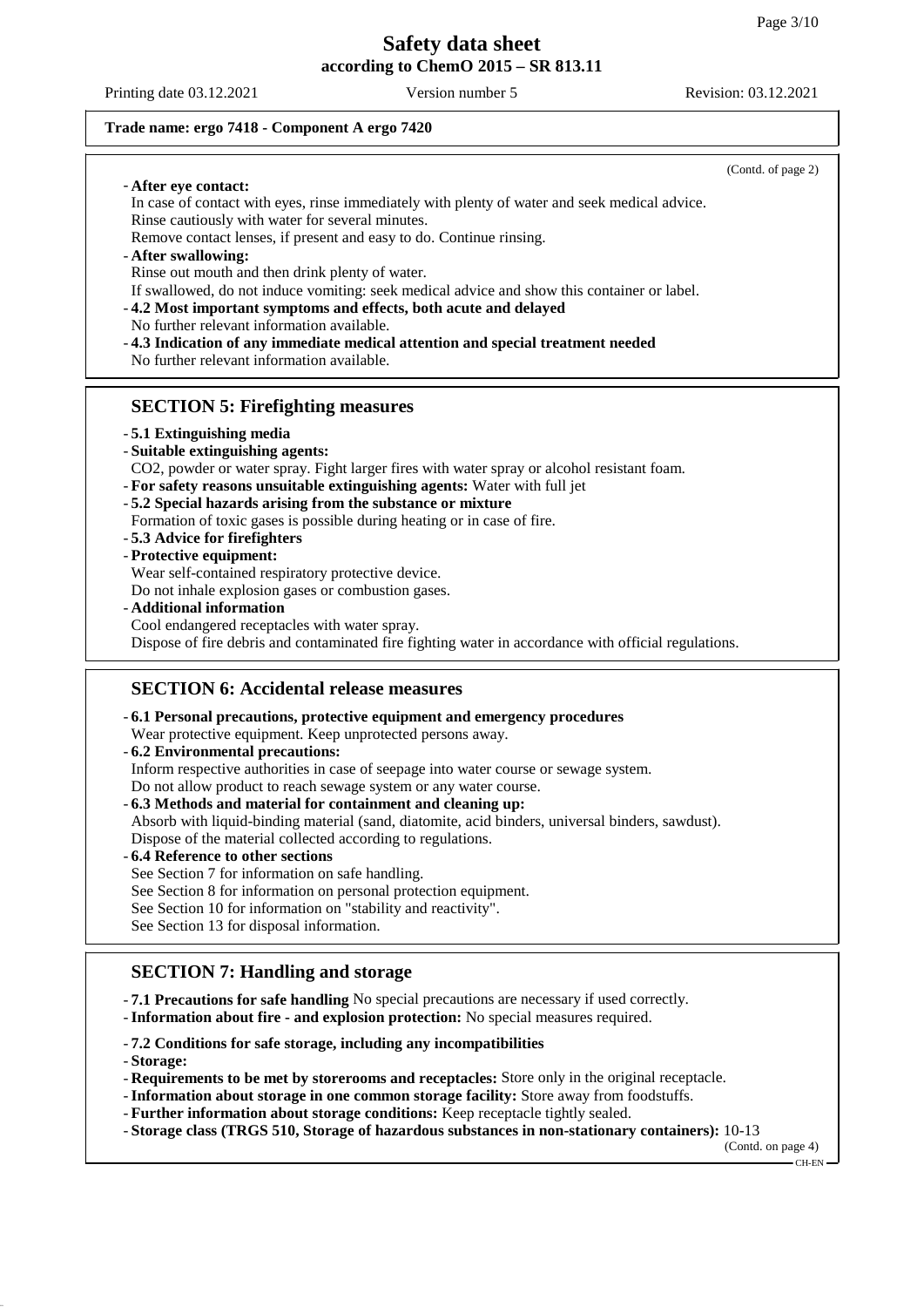Printing date 03.12.2021 Version number 5 Revision: 03.12.2021

## **Trade name: ergo 7418 - Component A ergo 7420**

(Contd. of page 3)

- **7.3 Specific end use(s)** No further relevant information available.

## **SECTION 8: Exposure controls/personal protection**

- **8.1 Control parameters**

- **Additional information about design of technical facilities:** No further data; see item 7.

## - **Ingredients with limit values that require monitoring at the workplace:**

The product does not contain any relevant quantities of materials with critical values that have to be monitored at the workplace.

| - DNELs                                          |                                                  |                                                                       |  |
|--------------------------------------------------|--------------------------------------------------|-----------------------------------------------------------------------|--|
| 1675-54-3 bis[4-(2,3-epoxypropoxy)phenyl]propane |                                                  |                                                                       |  |
| Oral                                             | Acute, System                                    | 0.5 mg/kg (General population)                                        |  |
| Dermal                                           |                                                  | Longterm System 0.0893 mg/kg bw/day (General population)              |  |
|                                                  |                                                  | 0.75 mg/kg bw/day (Worker)                                            |  |
|                                                  |                                                  | Inhalative Longterm System $0.89 \text{ mg/m}^3$ (General population) |  |
|                                                  |                                                  | $4.93$ mg/m <sup>3</sup> (Worker)                                     |  |
| - PNECs                                          |                                                  |                                                                       |  |
|                                                  | 1675-54-3 bis[4-(2,3-epoxypropoxy)phenyl]propane |                                                                       |  |
|                                                  | Oral PNEC oral                                   | 11 mg/kg Food                                                         |  |
|                                                  | <b>PNEC</b> Freshwater                           | $0.006 \text{ mg}/1$                                                  |  |
|                                                  | <b>PNEC</b> Freshwater sed                       | $0.341$ mg/kg                                                         |  |
|                                                  | <b>PNEC Marinewater</b>                          | $0.001$ mg/l                                                          |  |
|                                                  | <b>PNEC Soil</b>                                 | $0.065$ mg/kg                                                         |  |
|                                                  | <b>PNEC STP</b>                                  | $10 \text{ mg/l}$                                                     |  |
|                                                  | PNEC Marinewater sed 0.034 mg/kg                 |                                                                       |  |

- **Additional information:** The lists valid during the making were used as basis.

- **8.2 Exposure controls**

- **Personal protective equipment:**
- **General protective and hygienic measures:**

The usual precautionary measures are to be adhered to when handling chemicals.

Keep away from foodstuffs, beverages and feed.

Immediately remove all soiled and contaminated clothing

Wash hands before breaks and at the end of work.

Avoid contact with the eyes and skin.

Clean skin thoroughly immediately after handling the product.

#### - **Respiratory protection:**

Use suitable respiratory protective device in case of insufficient ventilation. Filter A/P2

#### - **Protection of hands:**

Protective gloves (EN 374)

Check protective gloves prior to each use for their proper condition.

The glove material has to be impermeable and resistant to the product/ the substance/ the preparation.

Due to missing tests no recommendation to the glove material can be given for the product/ the preparation/ the chemical mixture.

Selection of the glove material on consideration of the penetration times, rates of diffusion and the degradation - **Material of gloves**

The selection of the suitable gloves does not only depend on the material, but also on further marks of quality and varies from manufacturer to manufacturer. As the product is a preparation of several substances, the resistance of the glove material can not be calculated in advance and has therefore to be checked prior to the application.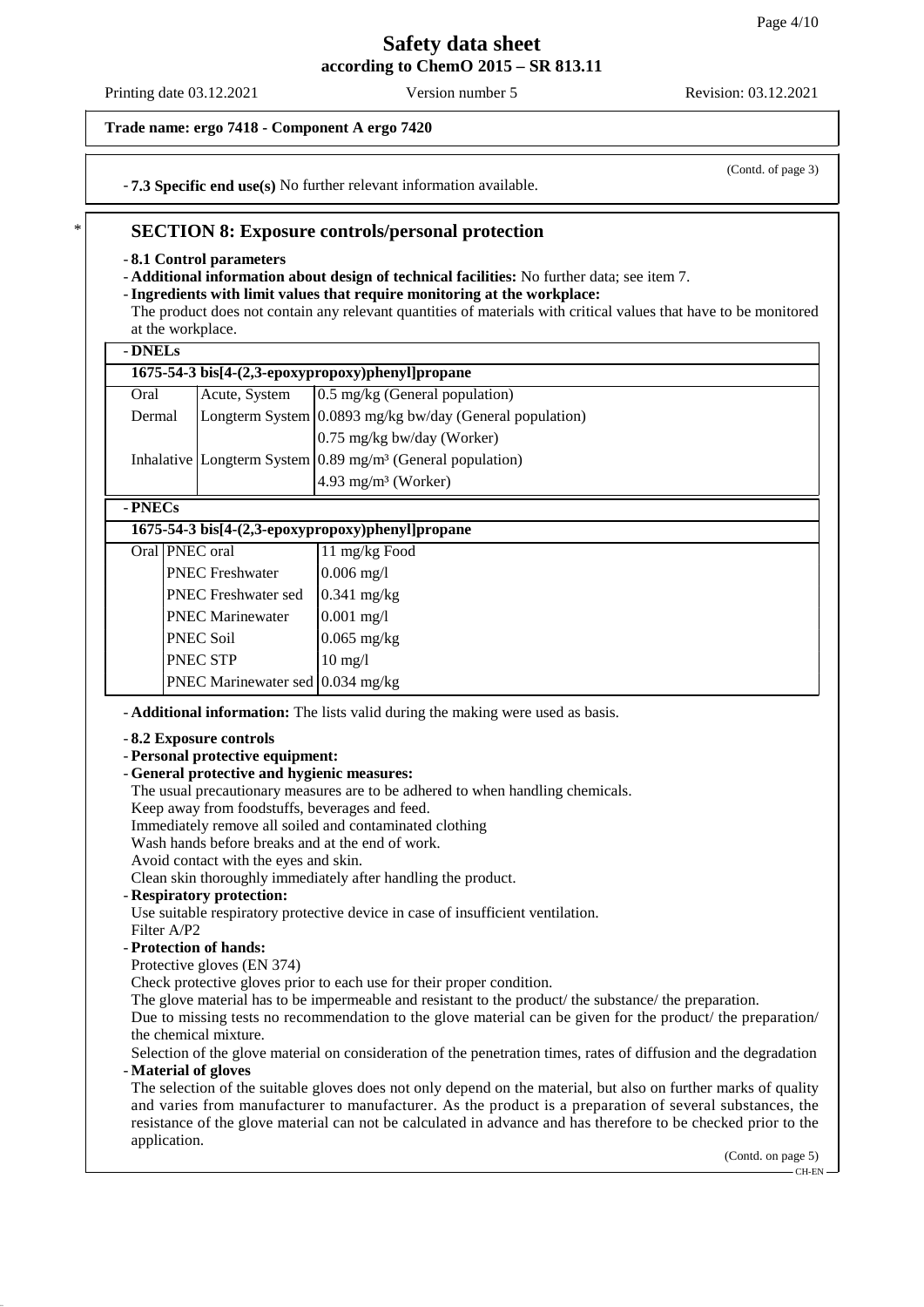Printing date 03.12.2021 Version number 5 Revision: 03.12.2021

(Contd. of page 4)

## **Trade name: ergo 7418 - Component A ergo 7420**

## - **Penetration time of glove material**

The exact break trough time has to be found out by the manufacturer of the protective gloves and has to be observed.

- **Eye protection:** Safety glasses

# **SECTION 9: Physical and chemical properties**

| - 9.1 Information on basic physical and chemical properties<br>- General Information<br>- Appearance:                   |                                               |
|-------------------------------------------------------------------------------------------------------------------------|-----------------------------------------------|
| Form:                                                                                                                   | Pasty                                         |
| <b>Colour:</b>                                                                                                          | Light yellow                                  |
| - Odour:                                                                                                                | Characteristic                                |
| - Odour threshold:                                                                                                      | Not determined.                               |
| - pH-value:                                                                                                             | Not determined.                               |
| - Change in condition<br><b>Melting point/freezing point:</b><br>Initial boiling point and boiling range: Undetermined. | Undetermined.                                 |
| - Flash point:                                                                                                          | > $100^{\circ}$ C                             |
| - Flammability (solid, gas):                                                                                            | Not applicable.                               |
| - Decomposition temperature:                                                                                            | Not determined.                               |
| - Auto-ignition temperature:                                                                                            | Product is not self-igniting.                 |
| - Explosive properties:                                                                                                 | Product does not present an explosion hazard. |
| - Explosion limits:                                                                                                     |                                               |
| Lower:                                                                                                                  | Not determined.                               |
| <b>Upper:</b>                                                                                                           | Not determined.                               |
| - Oxidising properties                                                                                                  | Not determined.                               |
| - Vapour pressure:                                                                                                      | Not determined.                               |
| - Density:                                                                                                              | Not determined.                               |
| - Relative density                                                                                                      | Not determined.                               |
| - Vapour density                                                                                                        | Not determined.                               |
| - Evaporation rate                                                                                                      | Not determined.                               |
| - Solubility in / Miscibility with                                                                                      |                                               |
| water:                                                                                                                  | Not miscible or difficult to mix.             |
| - Partition coefficient: n-octanol/water:                                                                               | Not determined.                               |
| - Viscosity:                                                                                                            |                                               |
| Dynamic:                                                                                                                | Not determined.                               |
| <b>Kinematic:</b>                                                                                                       | Not determined.                               |
| -9.2 Other information                                                                                                  | No further relevant information available.    |

## **SECTION 10: Stability and reactivity**

- **10.1 Reactivity** No further relevant information available.

- **10.2 Chemical stability**
- **Thermal decomposition / conditions to be avoided:**
- No decomposition if used and stored according to specifications.
- **10.3 Possibility of hazardous reactions**

Reacts with strong alkali.

(Contd. on page 6)

<sup>–&</sup>lt;br>CH-EN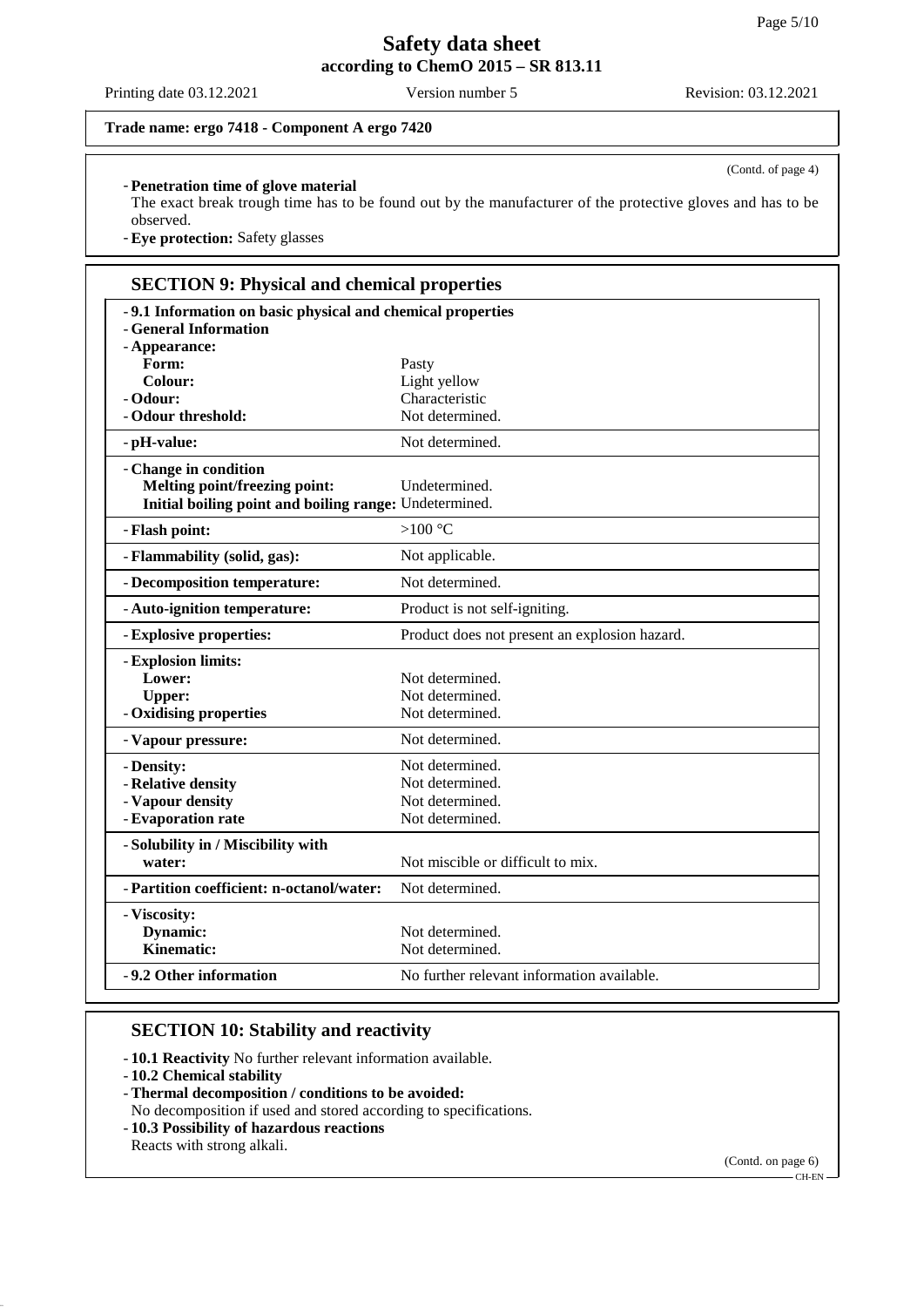#### **Trade name: ergo 7418 - Component A ergo 7420**

Reacts with strong acids.

Reacts with strong oxidising agents.

- **10.4 Conditions to avoid** No further relevant information available.

- **10.5 Incompatible materials:** No further relevant information available.

- **10.6 Hazardous decomposition products:**

No dangerous products of decomposition if used and stored according to specifications.

## **SECTION 11: Toxicological information**

### - **11.1 Information on toxicological effects**

- **Acute toxicity** Based on available data, the classification criteria are not met.

## - **LD/LC50 values relevant for classification:**

## **1675-54-3 bis[4-(2,3-epoxypropoxy)phenyl]propane**

Oral LD50 15,000 mg/kg (Rat, male/female)

Dermal LD50 23,000 mg/kg (Rabbit)

#### - **Primary irritant effect:**

- **Skin corrosion/irritation**
- Causes skin irritation.
- **Serious eye damage/irritation**
- Causes serious eye irritation.
- **Respiratory or skin sensitisation**
- May cause an allergic skin reaction.
- **Additional toxicological information:**
- No experimentally found toxicological data are available for this preparation.
- **CMR effects (carcinogenity, mutagenicity and toxicity for reproduction)**
- **Germ cell mutagenicity** Based on available data, the classification criteria are not met.
- **Carcinogenicity** Based on available data, the classification criteria are not met.
- **Reproductive toxicity** Based on available data, the classification criteria are not met.
- **STOT-single exposure** Based on available data, the classification criteria are not met.
- **STOT-repeated exposure** Based on available data, the classification criteria are not met.
- **Aspiration hazard** Based on available data, the classification criteria are not met.

## **SECTION 12: Ecological information**

- **12.1 Toxicity**

- **Aquatic toxicity:** No further relevant information available.

- **Toxicity to fish:**

#### **1675-54-3 bis[4-(2,3-epoxypropoxy)phenyl]propane**

LC50/96 h  $2$  mg/l (Fish)

- **12.2 Persistence and degradability** No further relevant information available.

- **12.3 Bioaccumulative potential** No further relevant information available.
- **12.4 Mobility in soil** No further relevant information available.
- **Ecotoxical effects:**
- **Remark:** Toxic for fish
- **Additional ecological information:**
- **General notes:**

Also poisonous for fish and plankton in water bodies.

Toxic for aquatic organisms

Water hazard class 2 (German Regulation) (Self-assessment): hazardous for water

Danger to drinking water if even small quantities leak into the ground.

Do not allow product to reach ground water, water course or undiluted sewage system.

- **12.5 Results of PBT and vPvB assessment**
- **PBT:** Not applicable.

- **vPvB:** Not applicable.

(Contd. on page 7)

#### (Contd. of page 5)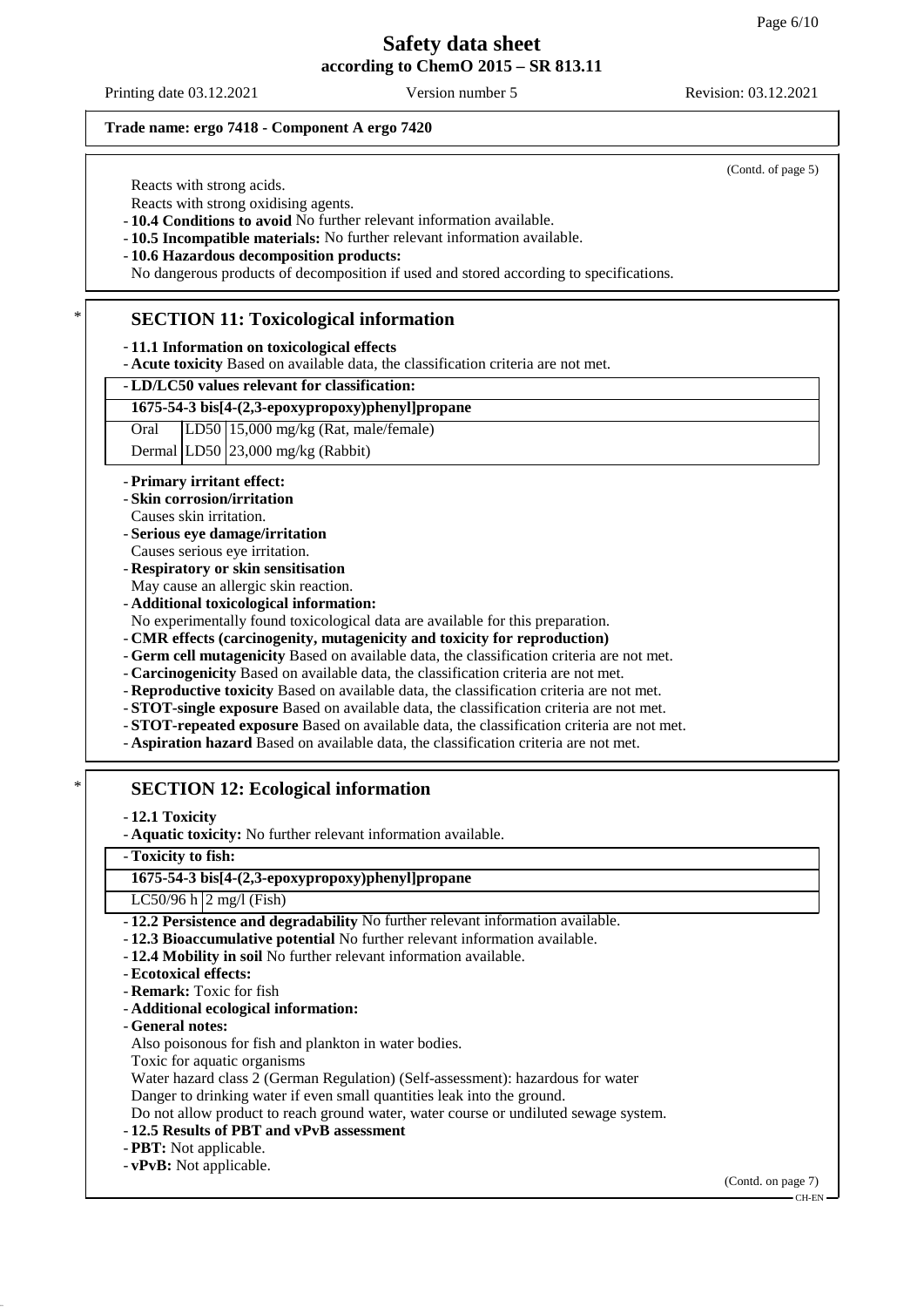Printing date 03.12.2021 Version number 5 Revision: 03.12.2021

(Contd. of page 6)

**Trade name: ergo 7418 - Component A ergo 7420**

- **12.6 Other adverse effects** No further relevant information available.

## **SECTION 13: Disposal considerations**

#### - **13.1 Waste treatment methods**

- **Recommendation** Disposal must be made according to official regulations.

- **Uncleaned packaging:**

- **Recommendation:** Disposal must be made according to official regulations.

| -14.1 UN-Number                               |                                                                                        |
|-----------------------------------------------|----------------------------------------------------------------------------------------|
| - ADR, IMDG, IATA                             | <b>UN3082</b>                                                                          |
| -14.2 UN proper shipping name                 |                                                                                        |
| $-$ ADR                                       | 3082 ENVIRONMENTALLY HAZARDOUS                                                         |
|                                               | SUBSTANCE, LIQUID, N.O.S. (reaction product:                                           |
|                                               | bisphenol-A-(epichlorhydrin) epoxy resin (number                                       |
|                                               | average molecular weight $\leq 700$ )                                                  |
| - IMDG                                        | ENVIRONMENTALLY HAZARDOUS SUBSTANCE,                                                   |
|                                               | LIQUID, N.O.S. (reaction product: bisphenol-A-                                         |
|                                               | (epichlorhydrin) epoxy resin (number average molecular                                 |
|                                               | weight ≤ 700)), MARINE POLLUTANT                                                       |
| - IATA                                        | ENVIRONMENTALLY HAZARDOUS SUBSTANCE,<br>LIQUID, N.O.S. (reaction product: bisphenol-A- |
|                                               | (epichlorhydrin) epoxy resin (number average molecular                                 |
|                                               | weight $\leq$ 700))                                                                    |
| -14.3 Transport hazard class(es)              |                                                                                        |
| $-$ ADR                                       |                                                                                        |
|                                               |                                                                                        |
| - Class                                       | 9 (M6) Miscellaneous dangerous substances and articles.                                |
| - Label                                       | 9<br>________________________                                                          |
| - IMDG, IATA                                  |                                                                                        |
|                                               |                                                                                        |
| - Class                                       | 9 Miscellaneous dangerous substances and articles.                                     |
| - Label                                       | 9                                                                                      |
| -14.4 Packing group                           |                                                                                        |
| - ADR, IMDG, IATA                             | Ш                                                                                      |
| -14.5 Environmental hazards:                  |                                                                                        |
| - Marine pollutant:                           | Symbol (fish and tree)                                                                 |
| - Special marking (ADR):                      | Symbol (fish and tree)                                                                 |
| - Special marking (IATA):                     | Symbol (fish and tree)                                                                 |
| -14.6 Special precautions for user            | Warning: Miscellaneous dangerous substances and                                        |
|                                               | articles.                                                                              |
| - Hazard identification number (Kemler code): | 90                                                                                     |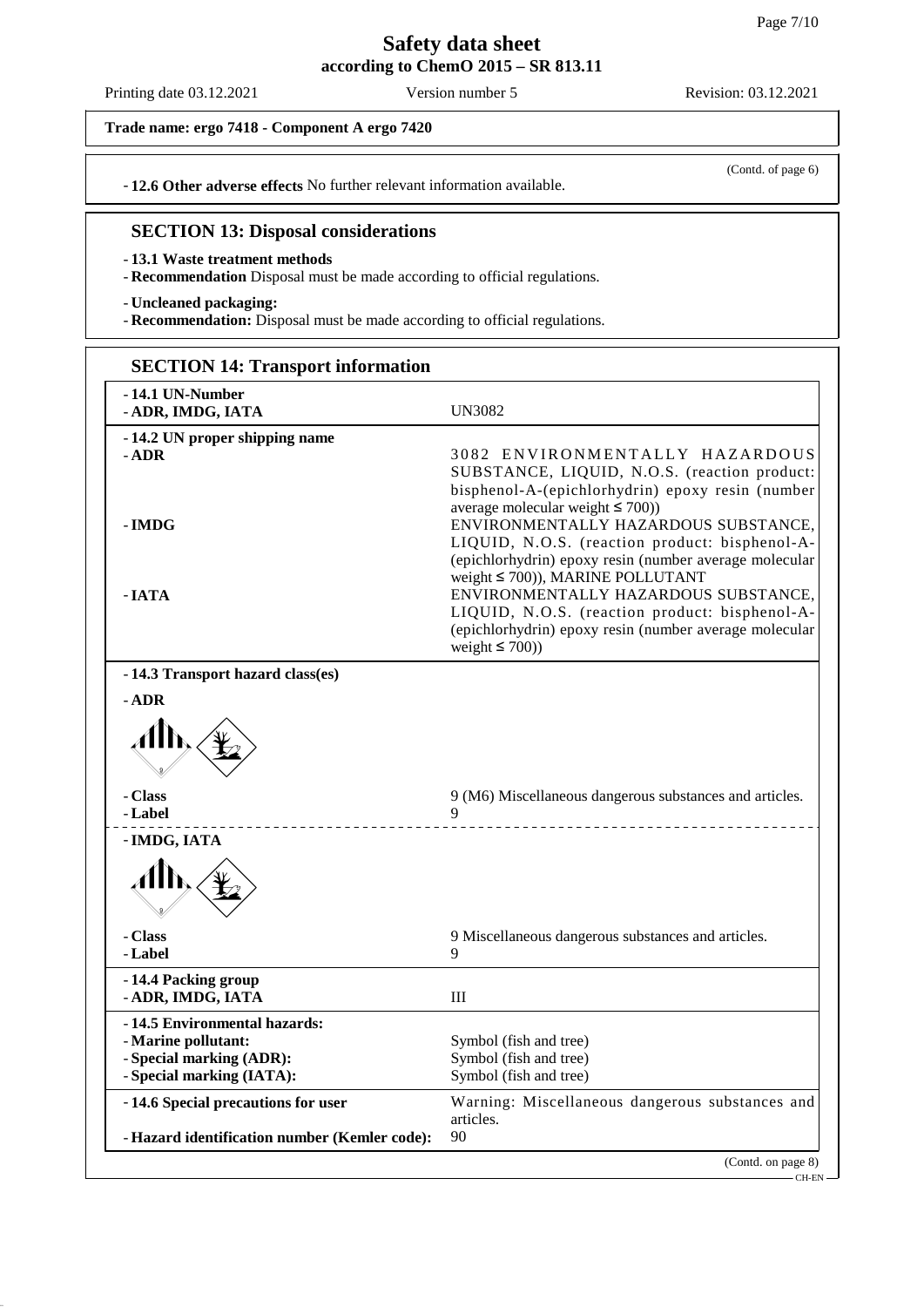Printing date 03.12.2021 Version number 5 Revision: 03.12.2021

**Trade name: ergo 7418 - Component A ergo 7420**

|                                                  | (Contd. of page 7)                                                                                                        |
|--------------------------------------------------|---------------------------------------------------------------------------------------------------------------------------|
| - EMS Number:                                    | $F-A, S-F$                                                                                                                |
| - Stowage Category                               | A                                                                                                                         |
| -14.7 Transport in bulk according to Annex II of |                                                                                                                           |
| Marpol and the IBC Code                          | Not applicable.                                                                                                           |
| - Transport/Additional information:              | <b>ADR: SV375</b>                                                                                                         |
|                                                  | IMDG-Code: 2.10.2.7                                                                                                       |
|                                                  | IATA-DGR: A197 (375)                                                                                                      |
| $-$ ADR                                          |                                                                                                                           |
| - Limited quantities (LQ)                        | 5L                                                                                                                        |
| - Excepted quantities (EQ)                       | Code: E1                                                                                                                  |
|                                                  | Maximum net quantity per inner packaging: 30 ml                                                                           |
|                                                  | Maximum net quantity per outer packaging: 1000 ml                                                                         |
| - Transport category                             | 3                                                                                                                         |
| - Tunnel restriction code                        | $(-)$                                                                                                                     |
| - Remarks:                                       | SV375:                                                                                                                    |
|                                                  | These substances are not subject to the other provisions of                                                               |
|                                                  | ADR / RID if they are transported in individual or                                                                        |
|                                                  | composite packaging with a net quantity of no more than 5                                                                 |
|                                                  | 1 of liquid substances or a net mass of no more than 5 kg                                                                 |
|                                                  | of solids per individual or inner packaging, provided that                                                                |
|                                                  | the packaging is used correspond to the general provisions                                                                |
|                                                  | of subsections 4.1.1.1, 4.1.1.2 and 4.1.1.4 to 4.1.1.8.                                                                   |
| - IMDG                                           |                                                                                                                           |
| - Limited quantities (LQ)                        | 5L                                                                                                                        |
| - Excepted quantities (EQ)                       | Code: E1                                                                                                                  |
|                                                  | Maximum net quantity per inner packaging: 30 ml                                                                           |
|                                                  | Maximum net quantity per outer packaging: 1000 ml                                                                         |
| - Remarks:                                       | 2.10.2.7:                                                                                                                 |
|                                                  | Marine pollutants in individual packaging or composite                                                                    |
|                                                  | packaging with a net quantity per individual or inner                                                                     |
|                                                  | packaging of no more than 5 L for liquids or a net mass                                                                   |
|                                                  | per individual or inner packaging of no more than 5 kg for<br>solids are not subject to any other provisions of this Code |
|                                                  | applicable to marine pollutants, provided that the                                                                        |
|                                                  | packaging complies with the general Meet the                                                                              |
|                                                  | requirements in 4.1.1.1, 4.1.1.2 and 4.1.1.4 to 4.1.1.8. In                                                               |
|                                                  | the case of marine pollutants that also meet the criteria for                                                             |
|                                                  | inclusion in another class, all provisions of this Code that                                                              |
|                                                  | apply to any further hazards continue to apply.                                                                           |
| - IATA                                           |                                                                                                                           |
| - Remarks:                                       | A 197 (375):                                                                                                              |
|                                                  | These substances when transported in single or                                                                            |
|                                                  | combination packagings containing a net quantity per                                                                      |
|                                                  | single or inner packaging of 5 L or less for liquids or                                                                   |
|                                                  | having a net mass of 5 kg or less for solids, are not subject                                                             |
|                                                  | to any other provisions of these Regulations provided the                                                                 |
|                                                  | packagings meet the general provisions of 5.0.2.4.1,                                                                      |
|                                                  | 5.0.2.6.1.1 and 5.0.2.8.                                                                                                  |
|                                                  | (Contd. on page 9)                                                                                                        |

 $-$  CH-EN $-$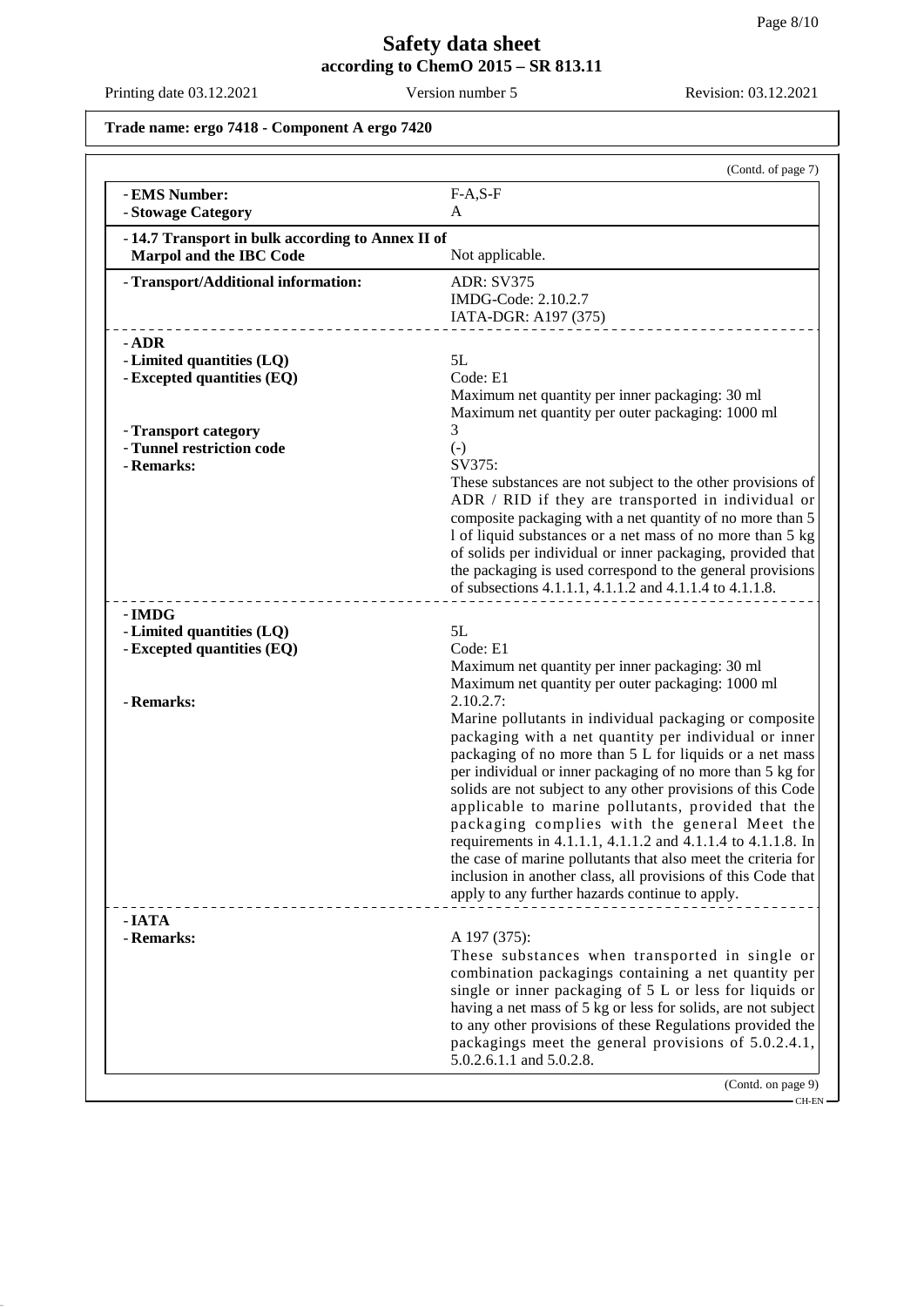Printing date 03.12.2021 Version number 5 Revision: 03.12.2021

**Trade name: ergo 7418 - Component A ergo 7420**

|                          | (Contd. of page 8)                                                                                                                                                                         |
|--------------------------|--------------------------------------------------------------------------------------------------------------------------------------------------------------------------------------------|
| - UN "Model Regulation": | UN 3082 ENVIRONMENTALLY HAZARDOUS<br>SUBSTANCE, LIQUID, N.O.S. (REACTION<br>PRODUCT: BISPHENOL-A-(EPICHLORHYDRIN)<br>EPOXY RESIN (NUMBER AVERAGE MOLECULAR)<br>WEIGHT $\leq$ 700)), 9, III |

## **SECTION 15: Regulatory information**

- **15.1 Safety, health and environmental regulations/legislation specific for the substance or mixture**
- **Chemical safety assessment**
- **REGULATION (EC) No 1907/2006 ANNEX XVII** Conditions of restriction: 3

- **DIRECTIVE 2011/65/EU on the restriction of the use of certain hazardous substances in electrical and electronic equipment – Annex II**

None of the ingredients is listed.

- **REGULATION (EU) 2019/1148**

- **Annex I - RESTRICTED EXPLOSIVES PRECURSORS (Upper limit value for the purpose of licensing under Article 5(3))**

None of the ingredients is listed.

- **Annex II - REPORTABLE EXPLOSIVES PRECURSORS**

None of the ingredients is listed.

- **Regulation (EC) No 273/2004 on drug precursors**

None of the ingredients is listed.

- **Regulation (EC) No 111/2005 laying down rules for the monitoring of trade between the Community and third countries in drug precursors**

None of the ingredients is listed.

- **National regulations:**

- **Waterhazard class:** Water hazard class 2 (Self-assessment): hazardous for water.
- **15.2 Chemical safety assessment:** A Chemical Safety Assessment has not been carried out.

## **SECTION 16: Other information**

This information is based on our present knowledge. However, this shall not constitute a guarantee for any specific product features and shall not establish a legally valid contractual relationship.

#### - **Relevant phrases**

- H315 Causes skin irritation.
- H317 May cause an allergic skin reaction.
- H319 Causes serious eye irritation.

H411 Toxic to aquatic life with long lasting effects.

- **Abbreviations and acronyms:**

ADR: Accord relatif au transport international des marchandises dangereuses par route (European Agreement Concerning the International Carriage of Dangerous Goods by Road) IMDG: International Maritime Code for Dangerous Goods IATA: International Air Transport Association GHS: Globally Harmonised System of Classification and Labelling of Chemicals EINECS: European Inventory of Existing Commercial Chemical Substances ELINCS: European List of Notified Chemical Substances CAS: Chemical Abstracts Service (division of the American Chemical Society) DNEL: Derived No-Effect Level (REACH) PNEC: Predicted No-Effect Concentration (REACH) LC50: Lethal concentration, 50 percent

- LD50: Lethal dose, 50 percent
- PBT: Persistent, Bioaccumulative and Toxic vPvB: very Persistent and very Bioaccumulative
- Skin Irrit. 2: Skin corrosion/irritation Category 2

(Contd. on page 10)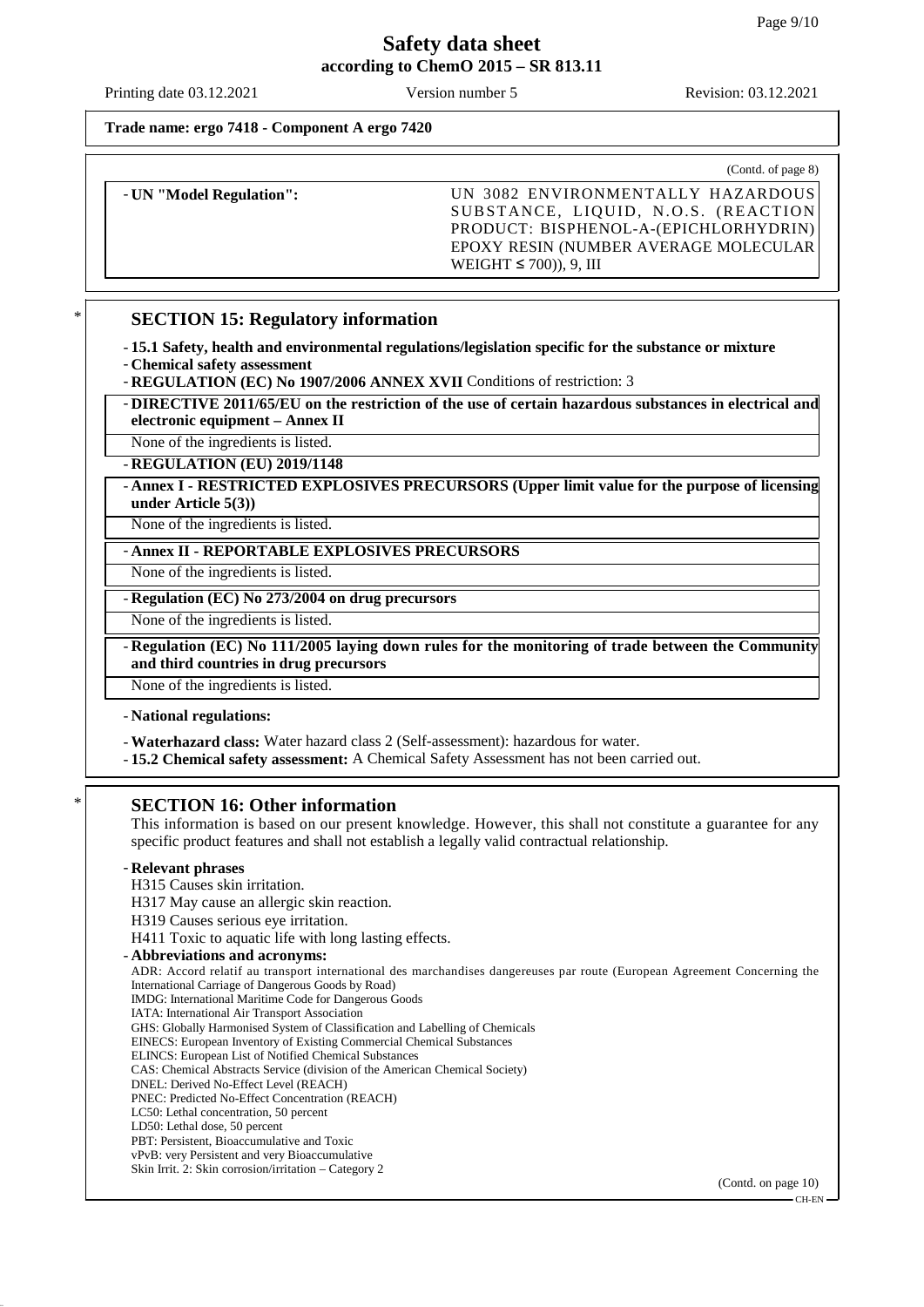Printing date 03.12.2021 Version number 5 Revision: 03.12.2021

**Trade name: ergo 7418 - Component A ergo 7420**

Eye Irrit. 2: Serious eye damage/eye irritation – Category 2 Skin Sens. 1: Skin sensitisation – Category 1 Aquatic Chronic 2: Hazardous to the aquatic environment - long-term aquatic hazard – Category 2

- **\* Data compared to the previous version altered.**

(Contd. of page 9)

CH-EN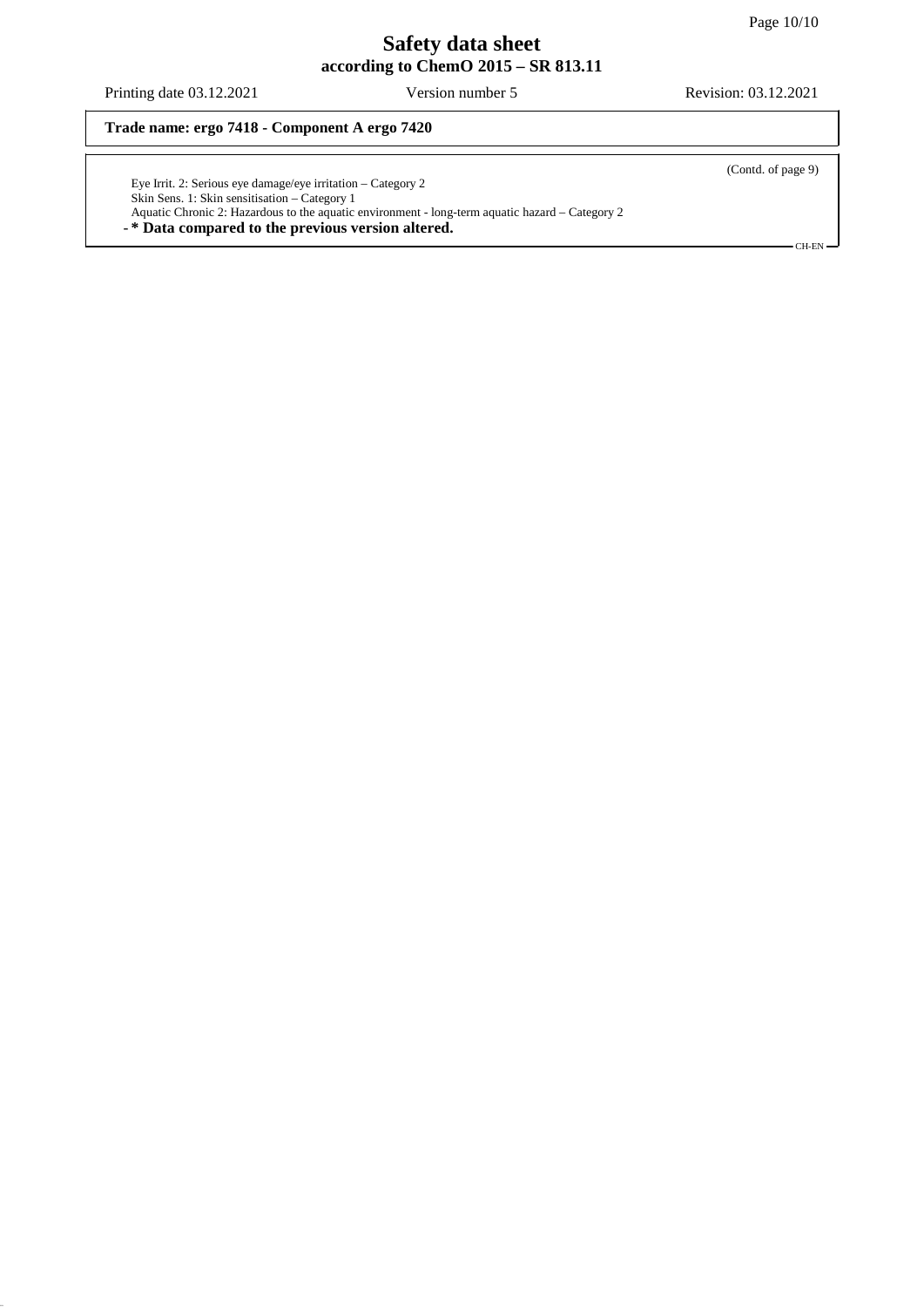

Page 1/9

# **Safety data sheet**

**according to ChemO 2015 – SR 813.11** Printing date 03.12.2021 Version number 5 Revision: 03.12.2021 **SECTION 1: Identification of the substance/mixture and of the company/undertaking** - **1.1 Product identifier** - **Trade name: ergo 7419 - Component B ergo 7420** - **1.2 Relevant identified uses of the substance or mixture and uses advised against** No further relevant information available. - **Application of the substance / the mixture** Epoxy resin adhesive Hardening agent / Curing agent - **1.3 Details of the supplier of the safety data sheet** - **Manufacturer/Supplier:** Kisling AG Motorenstrasse 102 CH-8620 Wetzikon Tel: +41- 58-272 0 272 - **Only representative (REACH) and importer (CLP):** Kisling Deutschland GmbH Salzstraße 15 D-74676 Niedernhall Tel +49 8171 99982 30 - **Further information obtainable from:** Product safety department - **Department issuing MSDS:** ergo@kisling.com - **1.4 Emergency telephone number:** Tox Info Suisse: 145 / +41-44-2 51 51 51 +49-700-24 112 112 (KAR) +1 872 5888271 **SECTION 2: Hazards identification** - **2.1 Classification of the substance or mixture** - **Classification according to Regulation (EC) No 1272/2008**

- Skin Corr. 1C H314 Causes severe skin burns and eye damage.
- Eye Dam. 1 H318 Causes serious eye damage.
- Skin Sens. 1 H317 May cause an allergic skin reaction.
- Aquatic Chronic 2 H411 Toxic to aquatic life with long lasting effects.
- **2.2 Label elements**

## - **Labelling according to Regulation (EC) No 1272/2008**

- The product is classified and labelled according to the CLP regulation.
- **Hazard pictograms**



- **Signal word** Danger

- **Hazard-determining components of labelling:** N'-(3-aminopropyl)-N,N-dimethylpropane-1,3-diamine Butadiene-acrylonitrile copolymer Fatty acids, C18 unsaturated dimers, polymers with tall oil fatty acids and triethylenetetramine 3,6-diazaoctanethylenediamin

(Contd. on page 2)

CH-EN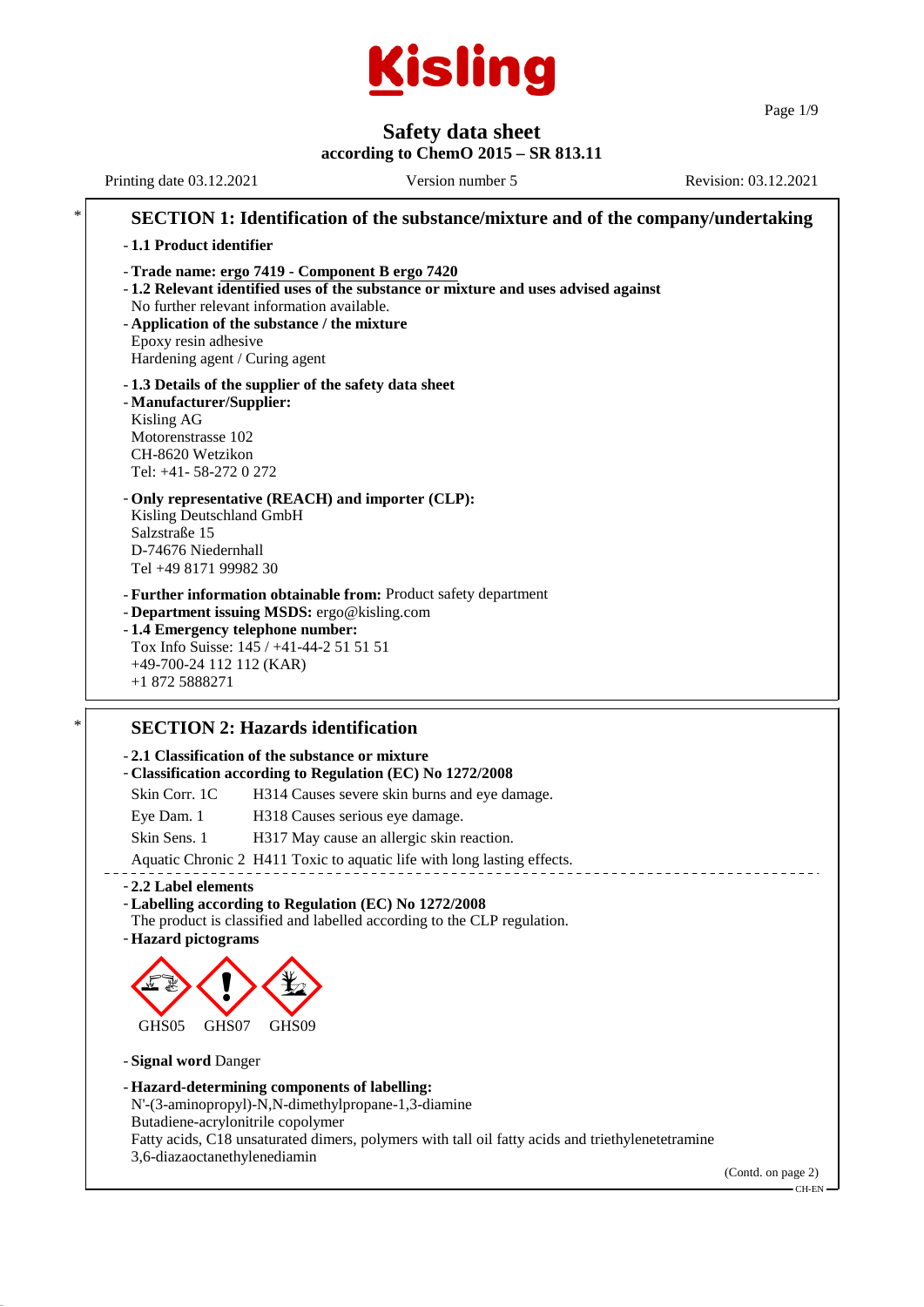# **Trade name: ergo 7419 - Component B ergo 7420**

|                                                | (Contd. of page 1)                                                                                                                               |  |  |  |
|------------------------------------------------|--------------------------------------------------------------------------------------------------------------------------------------------------|--|--|--|
| - Hazard statements                            |                                                                                                                                                  |  |  |  |
|                                                | H314 Causes severe skin burns and eye damage.                                                                                                    |  |  |  |
|                                                | H317 May cause an allergic skin reaction.                                                                                                        |  |  |  |
|                                                | H411 Toxic to aquatic life with long lasting effects.                                                                                            |  |  |  |
| - Precautionary statements<br>P <sub>260</sub> |                                                                                                                                                  |  |  |  |
| P <sub>280</sub>                               | Do not breathe vapours.                                                                                                                          |  |  |  |
|                                                | Wear protective gloves / eye protection.<br>P303+P361+P353 IF ON SKIN (or hair): Take off immediately all contaminated clothing. Rinse skin with |  |  |  |
|                                                | water [or shower].                                                                                                                               |  |  |  |
| P304+P340                                      | IF INHALED: Remove person to fresh air and keep comfortable for breathing.                                                                       |  |  |  |
|                                                | P305+P351+P338 IF IN EYES: Rinse cautiously with water for several minutes. Remove contact lenses, if                                            |  |  |  |
|                                                | present and easy to do. Continue rinsing.                                                                                                        |  |  |  |
| P310                                           | Immediately call a POISON CENTER/doctor.                                                                                                         |  |  |  |
|                                                |                                                                                                                                                  |  |  |  |
| - Hazard pictograms                            | - Labelling of packages where the contents do not exceed 125 ml                                                                                  |  |  |  |
|                                                |                                                                                                                                                  |  |  |  |
|                                                |                                                                                                                                                  |  |  |  |
|                                                |                                                                                                                                                  |  |  |  |
|                                                |                                                                                                                                                  |  |  |  |
| GHS05                                          | GHS07<br>GHS09                                                                                                                                   |  |  |  |
|                                                |                                                                                                                                                  |  |  |  |
| - Signal word Danger                           |                                                                                                                                                  |  |  |  |
|                                                | - Hazard-determining components of labelling:                                                                                                    |  |  |  |
|                                                | N'-(3-aminopropyl)-N,N-dimethylpropane-1,3-diamine                                                                                               |  |  |  |
|                                                | Butadiene-acrylonitrile copolymer                                                                                                                |  |  |  |
|                                                | Fatty acids, C18 unsaturated dimers, polymers with tall oil fatty acids and triethylenetetramine                                                 |  |  |  |
|                                                | 3,6-diazaoctanethylenediamin                                                                                                                     |  |  |  |
|                                                | - Hazard statements                                                                                                                              |  |  |  |
| H314 Causes severe skin burns and eye damage.  |                                                                                                                                                  |  |  |  |
|                                                | H317 May cause an allergic skin reaction.                                                                                                        |  |  |  |
| - Precautionary statements                     |                                                                                                                                                  |  |  |  |
| P <sub>260</sub>                               | Do not breathe vapours.                                                                                                                          |  |  |  |
| P280                                           | Wear protective gloves / eye protection.                                                                                                         |  |  |  |
|                                                | P303+P361+P353 IF ON SKIN (or hair): Take off immediately all contaminated clothing. Rinse skin with                                             |  |  |  |
|                                                | water [or shower].                                                                                                                               |  |  |  |
| P304+P340                                      | IF INHALED: Remove person to fresh air and keep comfortable for breathing.                                                                       |  |  |  |
|                                                | P305+P351+P338 IF IN EYES: Rinse cautiously with water for several minutes. Remove contact lenses, if                                            |  |  |  |
|                                                | present and easy to do. Continue rinsing.                                                                                                        |  |  |  |
| P310                                           | Immediately call a POISON CENTER/doctor.                                                                                                         |  |  |  |
| -2.3 Other hazards                             |                                                                                                                                                  |  |  |  |
|                                                | - Results of PBT and vPvB assessment                                                                                                             |  |  |  |
| - PBT: Not applicable.                         |                                                                                                                                                  |  |  |  |
| - vPvB: Not applicable.                        |                                                                                                                                                  |  |  |  |

# \* **SECTION 3: Composition/information on ingredients**

- **3.2 Mixtures**

- **Description:** Adhesive

| - Dangerous components: |                                                                                         |                     |
|-------------------------|-----------------------------------------------------------------------------------------|---------------------|
| CAS: 68683-29-4         | Butadiene-acrylonitrile copolymer                                                       | $>$ 30 - $\leq$ 50% |
|                         | Skin Irrit. 2, H315; Skin Sens. 1, H317                                                 |                     |
| CAS: 68082-29-1         | Fatty acids, C18 unsaturated dimers, polymers with tall oil fatty $  > 30 - 50\%$       |                     |
| NLP: 500-191-5          | acids and triethylenetetramine                                                          |                     |
|                         | Aquatic Chronic 2, H411; Skin Irrit. 2, H315; Eye Irrit. 2, H319;<br>Skin Sens. 1, H317 |                     |
|                         |                                                                                         | (Contd. on page 3)  |

 $-$ CH-EN $-$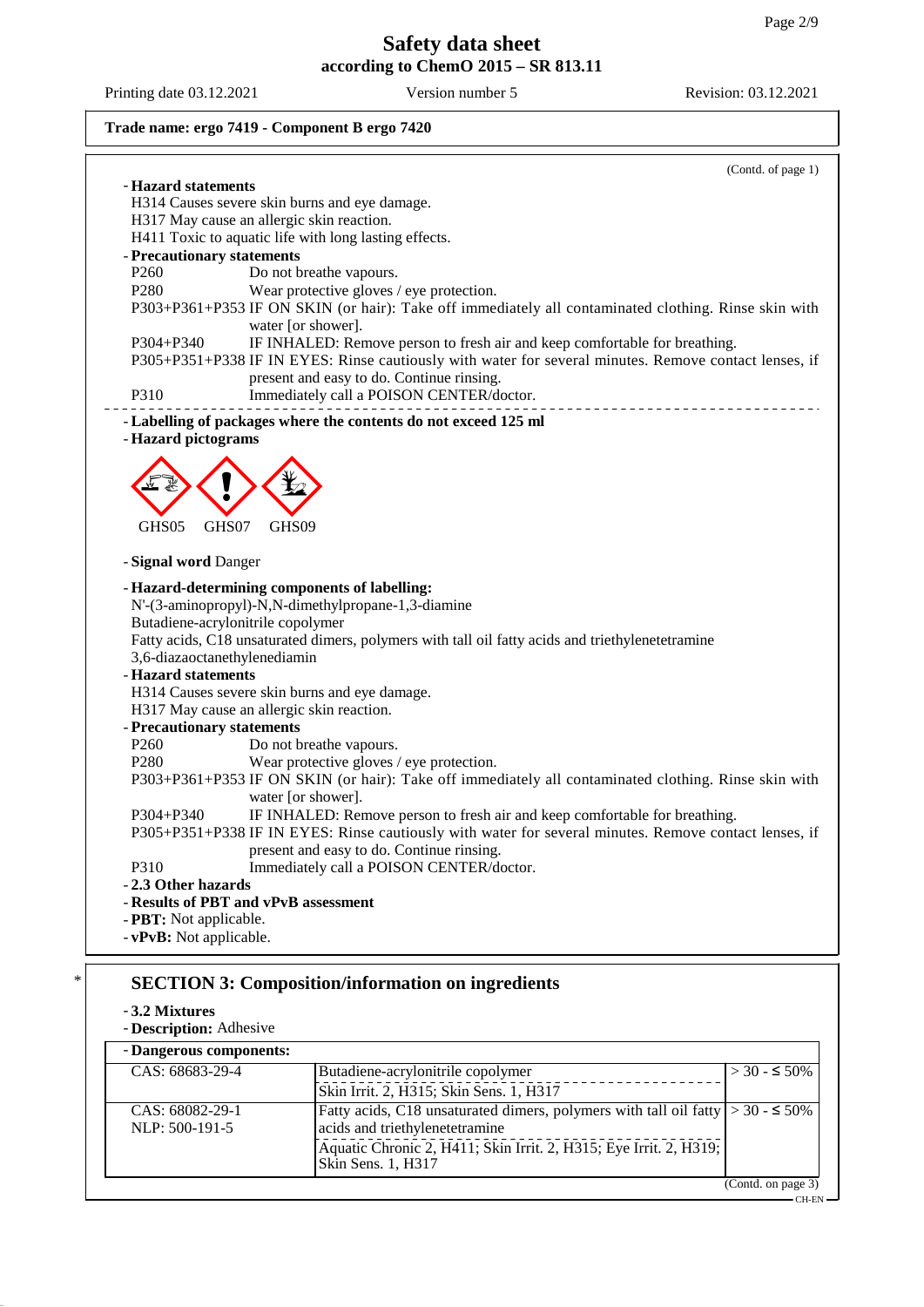**Trade name: ergo 7419 - Component B ergo 7420**

|                                                                                                    |                                                                                       | (Contd. of page 2) |
|----------------------------------------------------------------------------------------------------|---------------------------------------------------------------------------------------|--------------------|
| CAS: 10563-29-8                                                                                    | N'-(3-aminopropyl)-N,N-dimethylpropane-1,3-diamine                                    | $> 15 - 5.30\%$    |
| EINECS: 234-148-4                                                                                  | Skin Corr. 1A, H314; Acute Tox. 4, H302; Acute Tox. 4, H312;<br>Skin Sens. 1, H317    |                    |
| $CAS: 112-24-3$                                                                                    | 3,6-diazaoctanethylenediamin                                                          | $>1 - 2.5\%$       |
| EINECS: 203-950-6                                                                                  | Skin Corr. 1B, H314; Eye Dam. 1, H318; Acute Tox. 4, H302;                            |                    |
|                                                                                                    | Index number: 612-059-00-5 Acute Tox. 4, H312; Skin Sens. 1, H317; Aquatic Chronic 3, |                    |
|                                                                                                    | H412                                                                                  |                    |
| - <b>Additional information:</b> For the wording of the listed hazard phrases refer to section 16. |                                                                                       |                    |

## **SECTION 4: First aid measures**

#### - **4.1 Description of first aid measures**

- **General information:** Immediately remove any clothing soiled by the product.
- **After inhalation:**
- Supply fresh air and to be sure call for a doctor.
- In case of unconsciousness place patient stably in side position for transportation.

## - **After skin contact:**

After contact with skin, wash immediately with plenty of soap and water.

If skin irritation continues, consult a doctor.

## - **After eye contact:**

In case of contact with eyes, rinse immediately with plenty of water and seek medical advice.

Rinse cautiously with water for several minutes.

Remove contact lenses, if present and easy to do. Continue rinsing.

#### - **After swallowing:**

Rinse out mouth and then drink plenty of water.

If swallowed, do not induce vomiting: seek medical advice immediately and show this container or label.

- **4.2 Most important symptoms and effects, both acute and delayed**

- No further relevant information available.
- **4.3 Indication of any immediate medical attention and special treatment needed**
- No further relevant information available.

# **SECTION 5: Firefighting measures**

#### - **5.1 Extinguishing media**

- **Suitable extinguishing agents:** Use fire extinguishing methods suitable to surrounding conditions.

- **5.2 Special hazards arising from the substance or mixture**
- Formation of toxic gases is possible during heating or in case of fire.
- **5.3 Advice for firefighters**
- **Protective equipment:**
- Wear self-contained respiratory protective device.

Do not inhale explosion gases or combustion gases.

- **Additional information**

Dispose of fire debris and contaminated fire fighting water in accordance with official regulations.

## **SECTION 6: Accidental release measures**

- **6.1 Personal precautions, protective equipment and emergency procedures**
- Wear protective equipment. Keep unprotected persons away.
- **6.2 Environmental precautions:**

Inform respective authorities in case of seepage into water course or sewage system.

- Do not allow product to reach sewage system or any water course.
- **6.3 Methods and material for containment and cleaning up:** Absorb with liquid-binding material (sand, diatomite, acid binders, universal binders, sawdust). Dispose of the material collected according to regulations.

(Contd. on page 4) CH-EN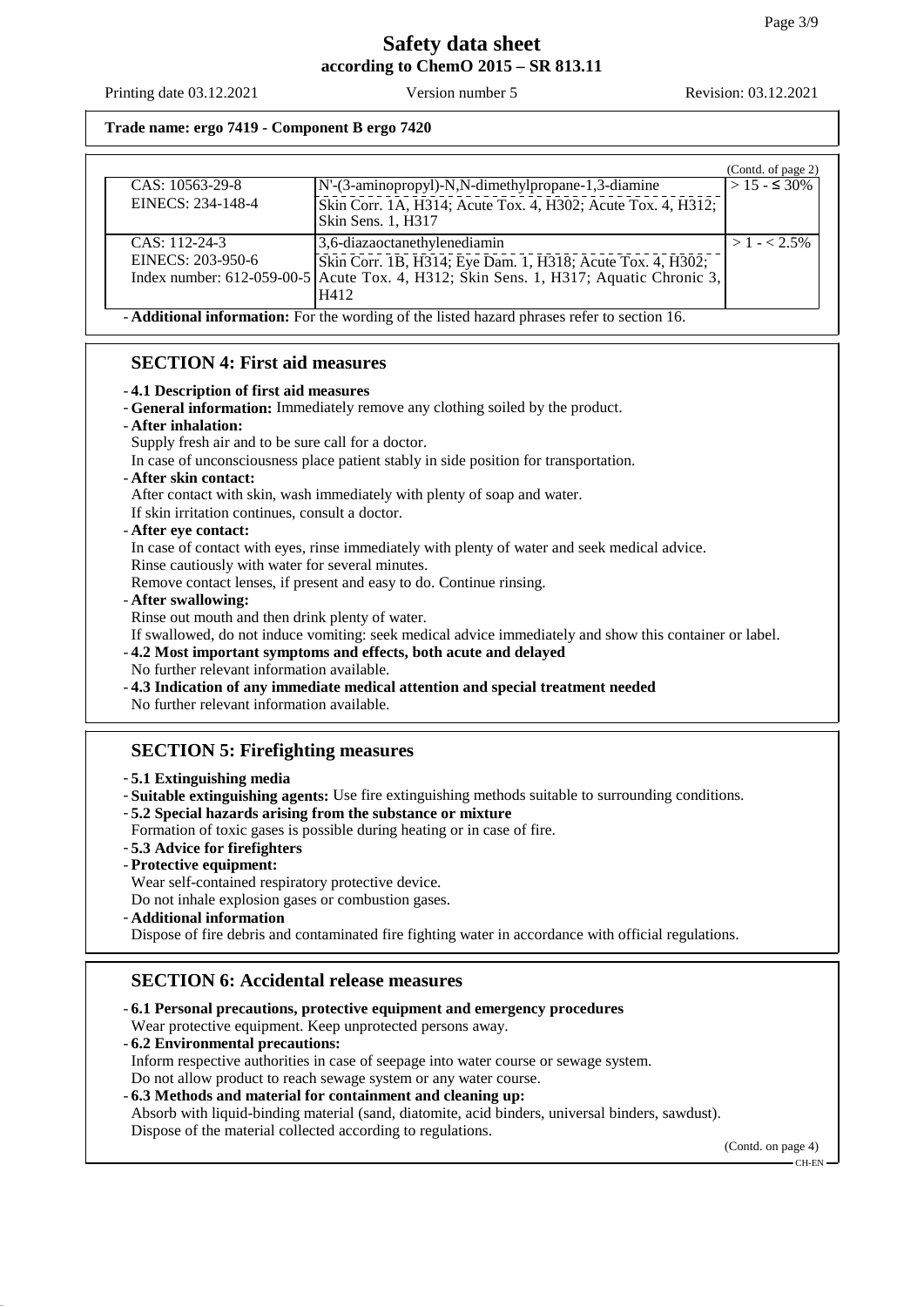#### **Trade name: ergo 7419 - Component B ergo 7420**

#### - **6.4 Reference to other sections**

See Section 7 for information on safe handling.

See Section 8 for information on personal protection equipment.

See Section 10 for information on "stability and reactivity".

See Section 13 for disposal information.

# **SECTION 7: Handling and storage**

- **7.1 Precautions for safe handling** No special precautions are necessary if used correctly.

- **Information about fire - and explosion protection:** No special measures required.

- **7.2 Conditions for safe storage, including any incompatibilities**

- **Storage:**

- **Requirements to be met by storerooms and receptacles:** Store only in the original receptacle.

- **Information about storage in one common storage facility:** Store away from foodstuffs.
- **Further information about storage conditions:** Keep receptacle tightly sealed.

- **Storage class (TRGS 510, Storage of hazardous substances in non-stationary containers):** 8 B

- **7.3 Specific end use(s)** No further relevant information available.

## **SECTION 8: Exposure controls/personal protection**

#### - **8.1 Control parameters**

- **Additional information about design of technical facilities:** No further data; see item 7.

- **Ingredients with limit values that require monitoring at the workplace:**

The product does not contain any relevant quantities of materials with critical values that have to be monitored at the workplace.

| - DNELs                               |                |                                                                   |  |  |  |
|---------------------------------------|----------------|-------------------------------------------------------------------|--|--|--|
| 112-24-3 3,6-diazaoctanethylenediamin |                |                                                                   |  |  |  |
| Oral                                  | Acute, System  | 20 mg/kg (General population)                                     |  |  |  |
|                                       |                | Longterm System $(0.41 \text{ mg/kg bw/day}$ (General population) |  |  |  |
| Dermal                                | Acute, Local   | 1 mg/kg (General population)                                      |  |  |  |
|                                       | Acute, System  | 8 mg/kg bw (General population)                                   |  |  |  |
|                                       | Longterm Local | $0.028$ mg/kg bw/day (Worker)                                     |  |  |  |
|                                       |                | Longterm System 0.57 mg/kg bw/day (Worker)                        |  |  |  |
| Inhalative Acute, System              |                | $1,600 \text{ mg/m}^3$ (General population)                       |  |  |  |
|                                       |                | 5,380 mg/m <sup>3</sup> (Worker)                                  |  |  |  |
|                                       |                | Longterm System $0.29 \text{ mg/m}^3$ (General population)        |  |  |  |
|                                       |                | $1 \text{ mg/m}^3$ (Worker)                                       |  |  |  |
| - PNECs                               |                |                                                                   |  |  |  |
| 112-24-3 3,6-diazaoctanethylenediamin |                |                                                                   |  |  |  |
| <b>PNEC</b> Freshwater                |                | $0.19 \text{ mg}/1$                                               |  |  |  |
| <b>PNEC</b> Freshwater sed            |                | $95.9 \text{ mg/kg}$                                              |  |  |  |
| <b>PNEC Marinewater</b>               |                | $0.038 \text{ mg}$                                                |  |  |  |

- **Additional information:** The lists valid during the making were used as basis.

- **8.2 Exposure controls**

- **Personal protective equipment:**

PNEC Soil 19.1 mg/kg PNEC STP  $|4.25 \text{ mg}/1$ PNEC Marinewater sed 19.2 mg/kg

- **General protective and hygienic measures:**

The usual precautionary measures are to be adhered to when handling chemicals.

(Contd. on page 5)

(Contd. of page 3)

CH-EN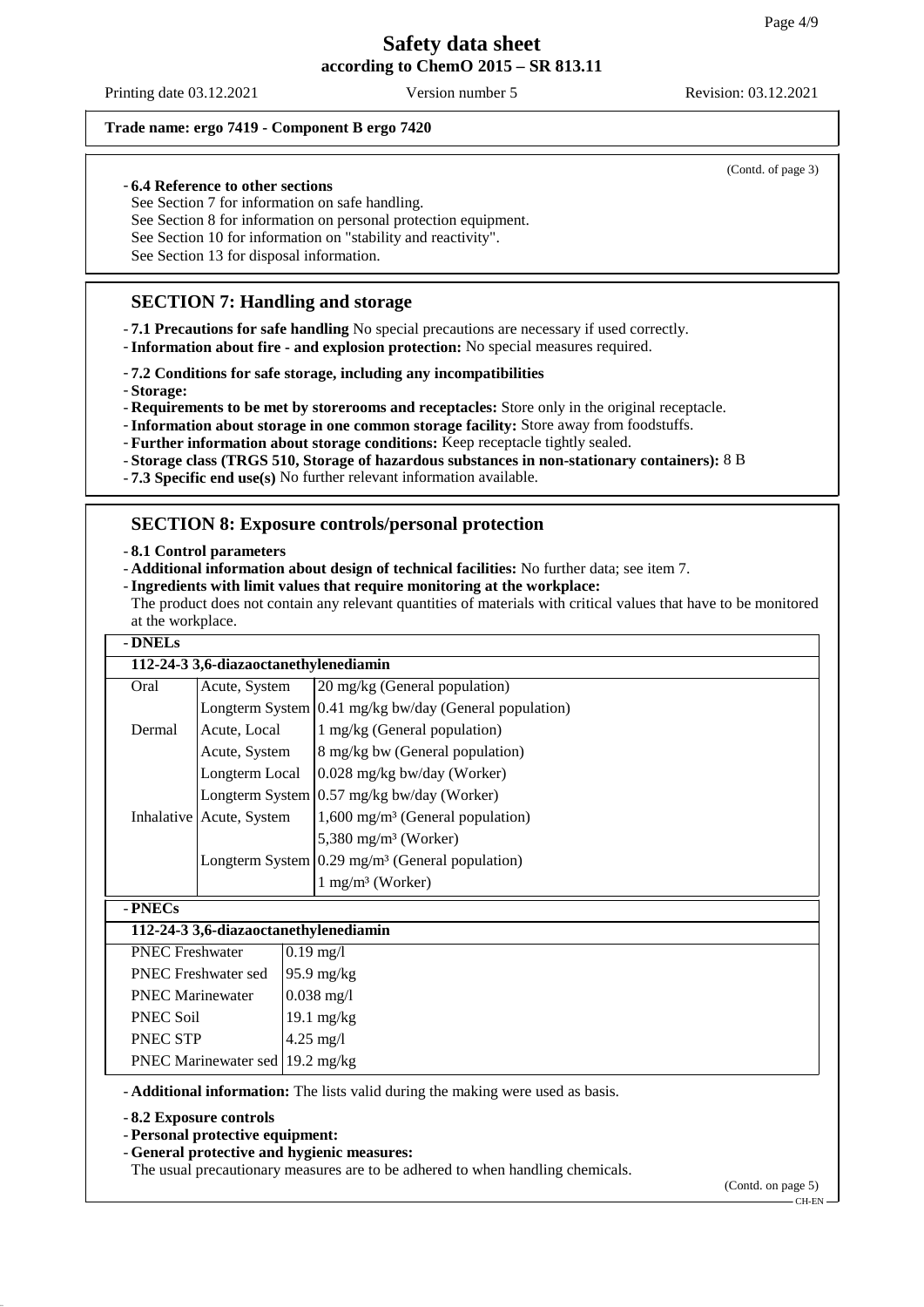Printing date 03.12.2021 Version number 5 Revision: 03.12.2021

## **Trade name: ergo 7419 - Component B ergo 7420**

|              | (Contd. of page 4)                                                                                                                                                                                                                                                                                                                            |
|--------------|-----------------------------------------------------------------------------------------------------------------------------------------------------------------------------------------------------------------------------------------------------------------------------------------------------------------------------------------------|
|              | Keep away from foodstuffs, beverages and feed.                                                                                                                                                                                                                                                                                                |
|              | Immediately remove all soiled and contaminated clothing                                                                                                                                                                                                                                                                                       |
|              | Wash hands before breaks and at the end of work.                                                                                                                                                                                                                                                                                              |
|              | Avoid contact with the eyes and skin.                                                                                                                                                                                                                                                                                                         |
|              | - Respiratory protection:                                                                                                                                                                                                                                                                                                                     |
|              | Use suitable respiratory protective device in case of insufficient ventilation.                                                                                                                                                                                                                                                               |
|              | Combination filter ABEK-ST-P3                                                                                                                                                                                                                                                                                                                 |
|              | - Protection of hands:                                                                                                                                                                                                                                                                                                                        |
|              | Protective gloves (EN 374)                                                                                                                                                                                                                                                                                                                    |
|              | Check protective gloves prior to each use for their proper condition.                                                                                                                                                                                                                                                                         |
|              | The glove material has to be impermeable and resistant to the product/ the substance/ the preparation.                                                                                                                                                                                                                                        |
|              | Due to missing tests no recommendation to the glove material can be given for the product/ the preparation/                                                                                                                                                                                                                                   |
|              | the chemical mixture.                                                                                                                                                                                                                                                                                                                         |
|              | Selection of the glove material on consideration of the penetration times, rates of diffusion and the degradation                                                                                                                                                                                                                             |
|              | - Material of gloves                                                                                                                                                                                                                                                                                                                          |
| application. | The selection of the suitable gloves does not only depend on the material, but also on further marks of quality<br>and varies from manufacturer to manufacturer. As the product is a preparation of several substances, the<br>resistance of the glove material can not be calculated in advance and has therefore to be checked prior to the |
|              | - Penetration time of glove material                                                                                                                                                                                                                                                                                                          |
| observed.    | The exact break trough time has to be found out by the manufacturer of the protective gloves and has to be                                                                                                                                                                                                                                    |
|              | - Eye protection: Tightly sealed goggles                                                                                                                                                                                                                                                                                                      |
|              | - Body protection: Use protective suit.                                                                                                                                                                                                                                                                                                       |

| -9.1 Information on basic physical and chemical properties<br>- General Information |                                               |                    |
|-------------------------------------------------------------------------------------|-----------------------------------------------|--------------------|
| - Appearance:                                                                       |                                               |                    |
| Form:                                                                               | Pasty                                         |                    |
| Colour:                                                                             | Light yellow                                  |                    |
| - Odour:                                                                            | Characteristic                                |                    |
| - Odour threshold:                                                                  | Not determined.                               |                    |
| - pH-value:                                                                         | Not determined.                               |                    |
| - Change in condition                                                               |                                               |                    |
| Melting point/freezing point:                                                       | Undetermined.                                 |                    |
| Initial boiling point and boiling range: Undetermined.                              |                                               |                    |
| - Flash point:                                                                      | Not applicable.                               |                    |
| - Flammability (solid, gas):                                                        | Not applicable.                               |                    |
| - Decomposition temperature:                                                        | Not determined.                               |                    |
| - Auto-ignition temperature:                                                        | Product is not self-igniting.                 |                    |
| - Explosive properties:                                                             | Product does not present an explosion hazard. |                    |
| - Explosion limits:                                                                 |                                               |                    |
| Lower:                                                                              | Not determined.                               |                    |
| <b>Upper:</b>                                                                       | Not determined.                               |                    |
| - Oxidising properties                                                              | Not determined.                               |                    |
| - Vapour pressure:                                                                  | Not determined.                               |                    |
| - Density:                                                                          | Not determined.                               |                    |
| - Relative density                                                                  | Not determined.                               |                    |
| - Vapour density                                                                    | Not determined.                               |                    |
|                                                                                     |                                               | (Contd. on page 6) |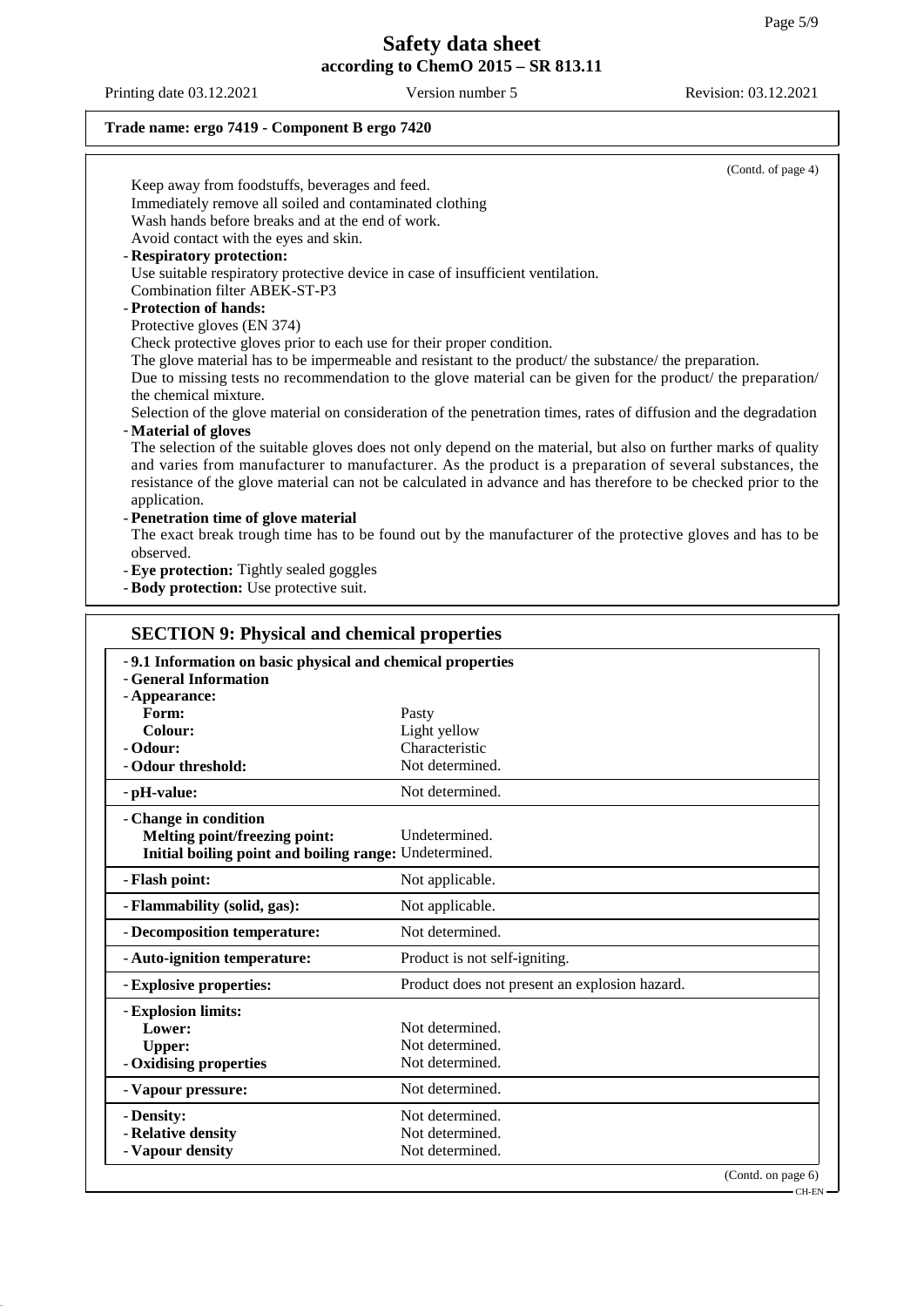Printing date 03.12.2021 Version number 5 Revision: 03.12.2021

### **Trade name: ergo 7419 - Component B ergo 7420**

|                                              | (Contd. of page 5)                         |
|----------------------------------------------|--------------------------------------------|
| - Evaporation rate                           | Not determined.                            |
| - Solubility in / Miscibility with<br>water: | Not miscible or difficult to mix.          |
| - Partition coefficient: n-octanol/water:    | Not determined.                            |
| - Viscosity:<br>Dynamic:<br>Kinematic:       | Not determined.<br>Not determined.         |
| -9.2 Other information                       | No further relevant information available. |

## **SECTION 10: Stability and reactivity**

- **10.1 Reactivity** No further relevant information available.
- **10.2 Chemical stability**
- **Thermal decomposition / conditions to be avoided:**
- No decomposition if used and stored according to specifications.
- **10.3 Possibility of hazardous reactions** Strong exothermic reaction with acids.
- **10.4 Conditions to avoid** No further relevant information available.
- **10.5 Incompatible materials:** No further relevant information available.
- **10.6 Hazardous decomposition products:**

No dangerous products of decomposition if used and stored according to specifications.

## **SECTION 11: Toxicological information**

- **11.1 Information on toxicological effects**
- **Acute toxicity** Based on available data, the classification criteria are not met.

## - **LD/LC50 values relevant for classification:**

#### **10563-29-8 N'-(3-aminopropyl)-N,N-dimethylpropane-1,3-diamine**

Oral LD50 1,670 mg/kg (Rat, male/female)

Dermal LD50 1,310 mg/kg (Rabbit)

### **112-24-3 3,6-diazaoctanethylenediamin**

Oral LD50 1,716 mg/kg (Rabbit)

Dermal LD50  $\left| \frac{1,465 \text{ mg/kg}}{1,460 \text{ Hz}} \right|$ 

- **Primary irritant effect:**
- **Skin corrosion/irritation**
- OECD 435: Skin Corr. 1C
- Causes severe skin burns and eye damage.
- **Serious eye damage/irritation**
- Causes serious eye damage.
- **Respiratory or skin sensitisation**
- May cause an allergic skin reaction.
- **Additional toxicological information:**
- No experimentally found toxicological data are available for this preparation.
- **CMR effects (carcinogenity, mutagenicity and toxicity for reproduction)**
- **Germ cell mutagenicity** Based on available data, the classification criteria are not met.
- **Carcinogenicity** Based on available data, the classification criteria are not met.
- **Reproductive toxicity** Based on available data, the classification criteria are not met.
- **STOT-single exposure** Based on available data, the classification criteria are not met.
- **STOT-repeated exposure** Based on available data, the classification criteria are not met.
- **Aspiration hazard** Based on available data, the classification criteria are not met.

(Contd. on page 7)

CH-EN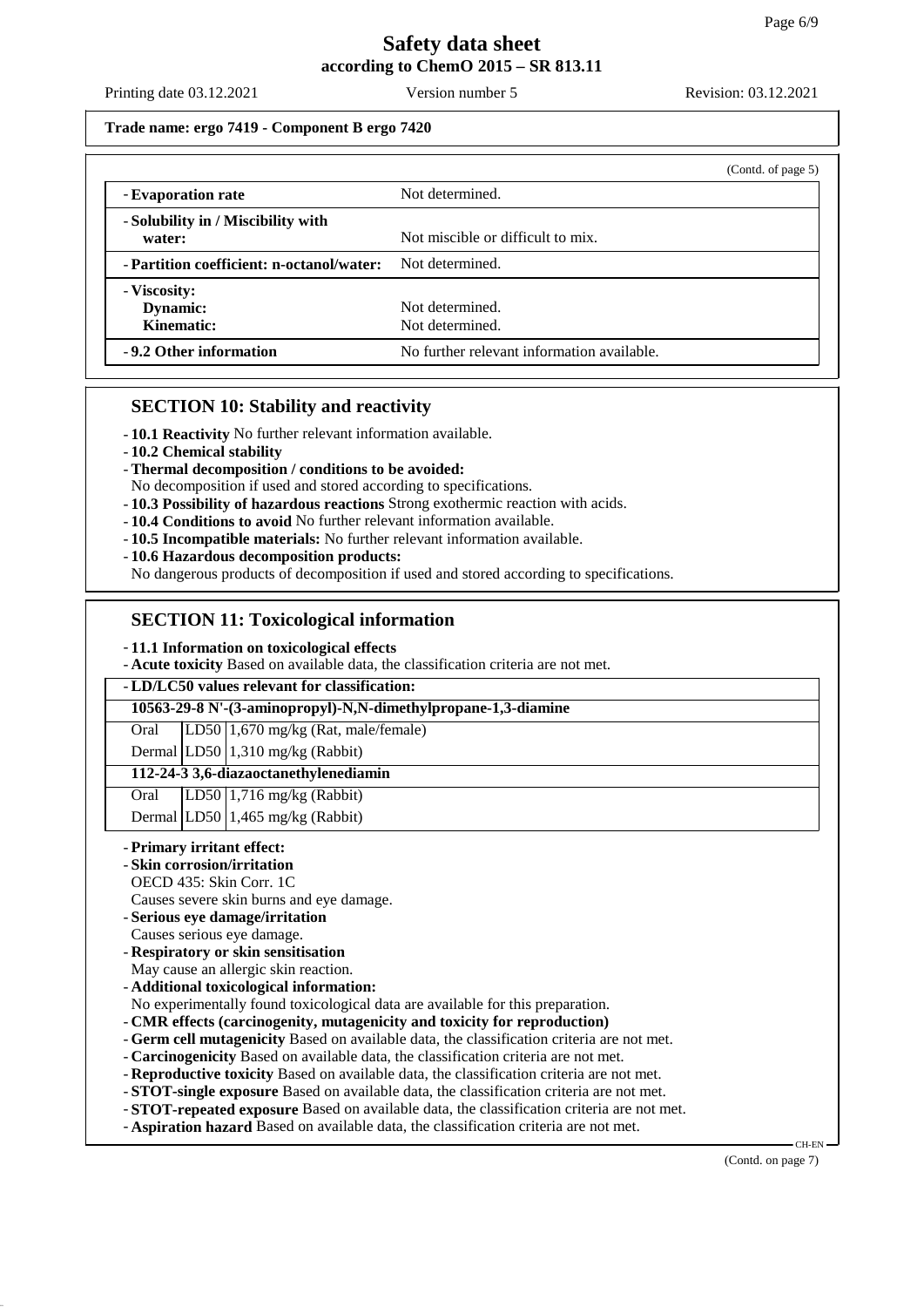#### **Trade name: ergo 7419 - Component B ergo 7420**

(Contd. of page 6)

## **SECTION 12: Ecological information**

- **12.1 Toxicity**
- **Aquatic toxicity:** No further relevant information available.
- **12.2 Persistence and degradability** No further relevant information available.
- **12.3 Bioaccumulative potential** No further relevant information available.
- **12.4 Mobility in soil** No further relevant information available.
- **Additional ecological information:**

### - **General notes:**

Must not reach sewage water or drainage ditch undiluted or unneutralised.

Water hazard class 2 (German Regulation) (Self-assessment): hazardous for water

Danger to drinking water if even small quantities leak into the ground.

Do not allow product to reach ground water, water course or undiluted sewage system.

- **12.5 Results of PBT and vPvB assessment**
- **PBT:** Not applicable.
- **vPvB:** Not applicable.
- **12.6 Other adverse effects** No further relevant information available.

## **SECTION 13: Disposal considerations**

- **13.1 Waste treatment methods**
- **Recommendation** Disposal must be made according to official regulations.
- **Uncleaned packaging:**
- **Recommendation:** Disposal must be made according to official regulations.

## **SECTION 14: Transport information**

| -14.1 UN-Number<br>- ADR, IMDG, IATA     | UN2735                                                                                                                                                                              |
|------------------------------------------|-------------------------------------------------------------------------------------------------------------------------------------------------------------------------------------|
| -14.2 UN proper shipping name<br>$-$ ADR | 2735 AMINES, LIQUID, CORROSIVE, N.O.S. (N'-(3-<br>aminopropyl)-N, N-dimethylpropane-1, 3-diamine,                                                                                   |
| - IMDG, IATA                             | TRIETHYLENETETRAMINE), ENVIRONMENTALLY<br><b>HAZARDOUS</b><br>AMINES, LIQUID, CORROSIVE, N.O.S. (N'-(3-<br>aminopropyl)-N, N-dimethylpropane-1, 3-diamine,<br>TRIETHYLENETETRAMINE) |
| -14.3 Transport hazard class(es)         |                                                                                                                                                                                     |
| $-$ ADR                                  |                                                                                                                                                                                     |
|                                          |                                                                                                                                                                                     |
| - Class                                  | 8 (C7) Corrosive substances.                                                                                                                                                        |
| - Label                                  | 8                                                                                                                                                                                   |
| - IMDG, IATA                             |                                                                                                                                                                                     |
|                                          |                                                                                                                                                                                     |
| - Class                                  | 8 Corrosive substances.                                                                                                                                                             |
| - Label                                  | 8                                                                                                                                                                                   |
|                                          | (Contd. on page 8)                                                                                                                                                                  |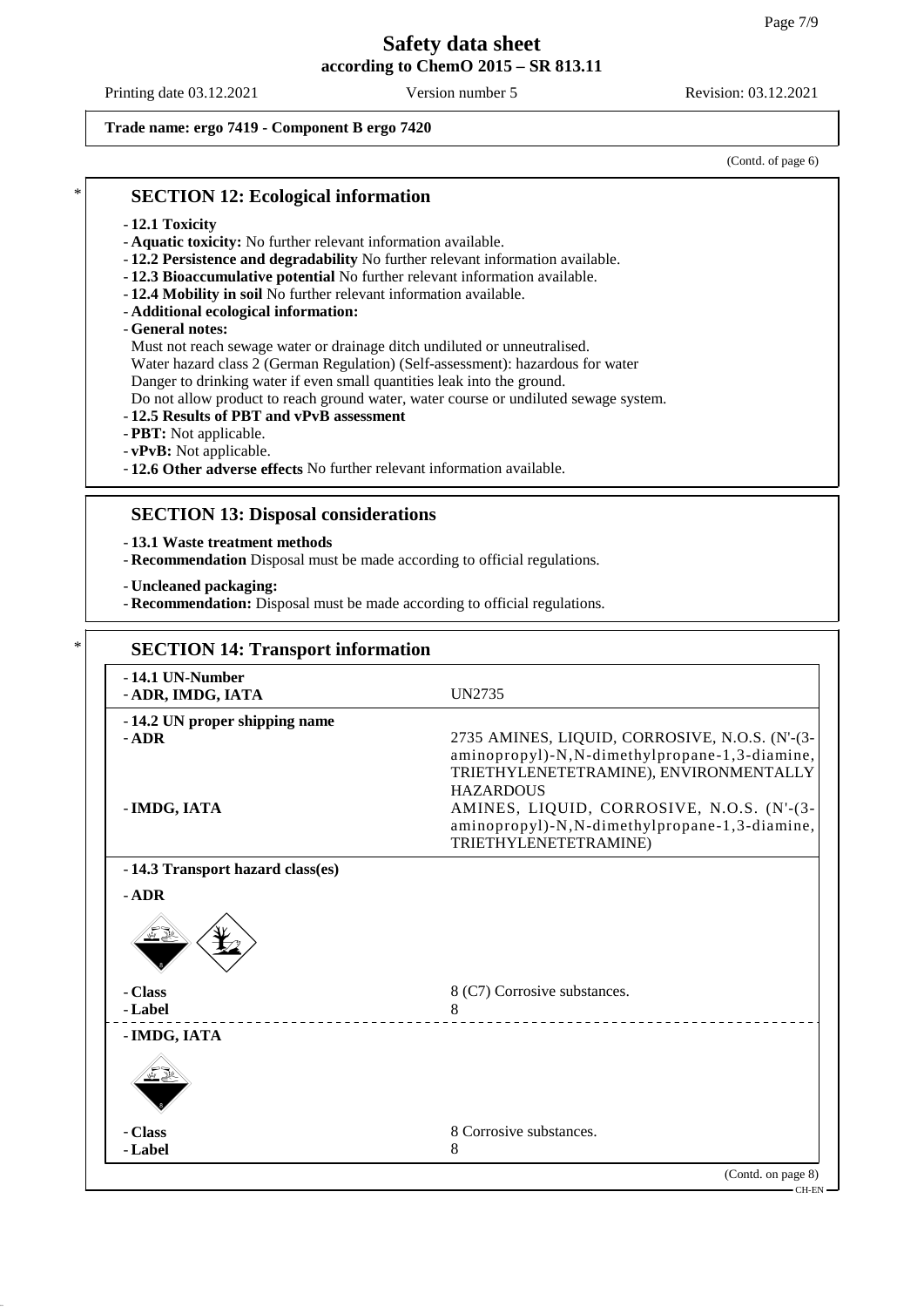Printing date 03.12.2021 Version number 5 Revision: 03.12.2021

### **Trade name: ergo 7419 - Component B ergo 7420**

|                                                                                                                                                                          | (Contd. of page 7)                                                                                                                                                        |
|--------------------------------------------------------------------------------------------------------------------------------------------------------------------------|---------------------------------------------------------------------------------------------------------------------------------------------------------------------------|
| -14.4 Packing group<br>- ADR, IMDG, IATA                                                                                                                                 | III                                                                                                                                                                       |
| -14.5 Environmental hazards:<br>- Special marking (ADR):                                                                                                                 | Symbol (fish and tree)                                                                                                                                                    |
| -14.6 Special precautions for user<br>- Hazard identification number (Kemler code):<br>- EMS Number:<br>- Segregation groups<br>- Stowage Category<br>- Segregation Code | Warning: Corrosive substances.<br>80<br>$F-A, S-B$<br>Alkalis<br>A<br>SG35 Stow "separated from" SGG1-acids                                                               |
| -14.7 Transport in bulk according to Annex II of<br>Marpol and the IBC Code                                                                                              | Not applicable.                                                                                                                                                           |
| - Transport/Additional information:                                                                                                                                      |                                                                                                                                                                           |
| $-$ ADR<br>- Limited quantities (LQ)<br>- Excepted quantities (EQ)<br>- Transport category                                                                               | 5L<br>Code: E1<br>Maximum net quantity per inner packaging: 30 ml<br>Maximum net quantity per outer packaging: 1000 ml<br>3                                               |
| - Tunnel restriction code                                                                                                                                                | E                                                                                                                                                                         |
| - IMDG<br>- Limited quantities (LQ)<br>- Excepted quantities (EQ)                                                                                                        | 5L<br>Code: E1<br>Maximum net quantity per inner packaging: 30 ml<br>Maximum net quantity per outer packaging: 1000 ml                                                    |
| - UN "Model Regulation":                                                                                                                                                 | UN 2735 AMINES, LIQUID, CORROSIVE, N.O.S. (N'-<br>(3-AMINOPROPYL)-N,N-DIMETHYLPROPANE-1,3-<br>DIAMINE, TRIETHYLENETETRAMINE), 8, III,<br><b>ENVIRONMENTALLY HAZARDOUS</b> |

## **SECTION 15: Regulatory information**

- **15.1 Safety, health and environmental regulations/legislation specific for the substance or mixture**

- **Chemical safety assessment**

- **REGULATION (EC) No 1907/2006 ANNEX XVII** Conditions of restriction: 3

- **DIRECTIVE 2011/65/EU on the restriction of the use of certain hazardous substances in electrical and electronic equipment – Annex II**

None of the ingredients is listed.

- **REGULATION (EU) 2019/1148**

- **Annex I - RESTRICTED EXPLOSIVES PRECURSORS (Upper limit value for the purpose of licensing under Article 5(3))**

None of the ingredients is listed.

- **Annex II - REPORTABLE EXPLOSIVES PRECURSORS**

None of the ingredients is listed.

- **Regulation (EC) No 273/2004 on drug precursors**

None of the ingredients is listed.

(Contd. on page 9) CH-EN